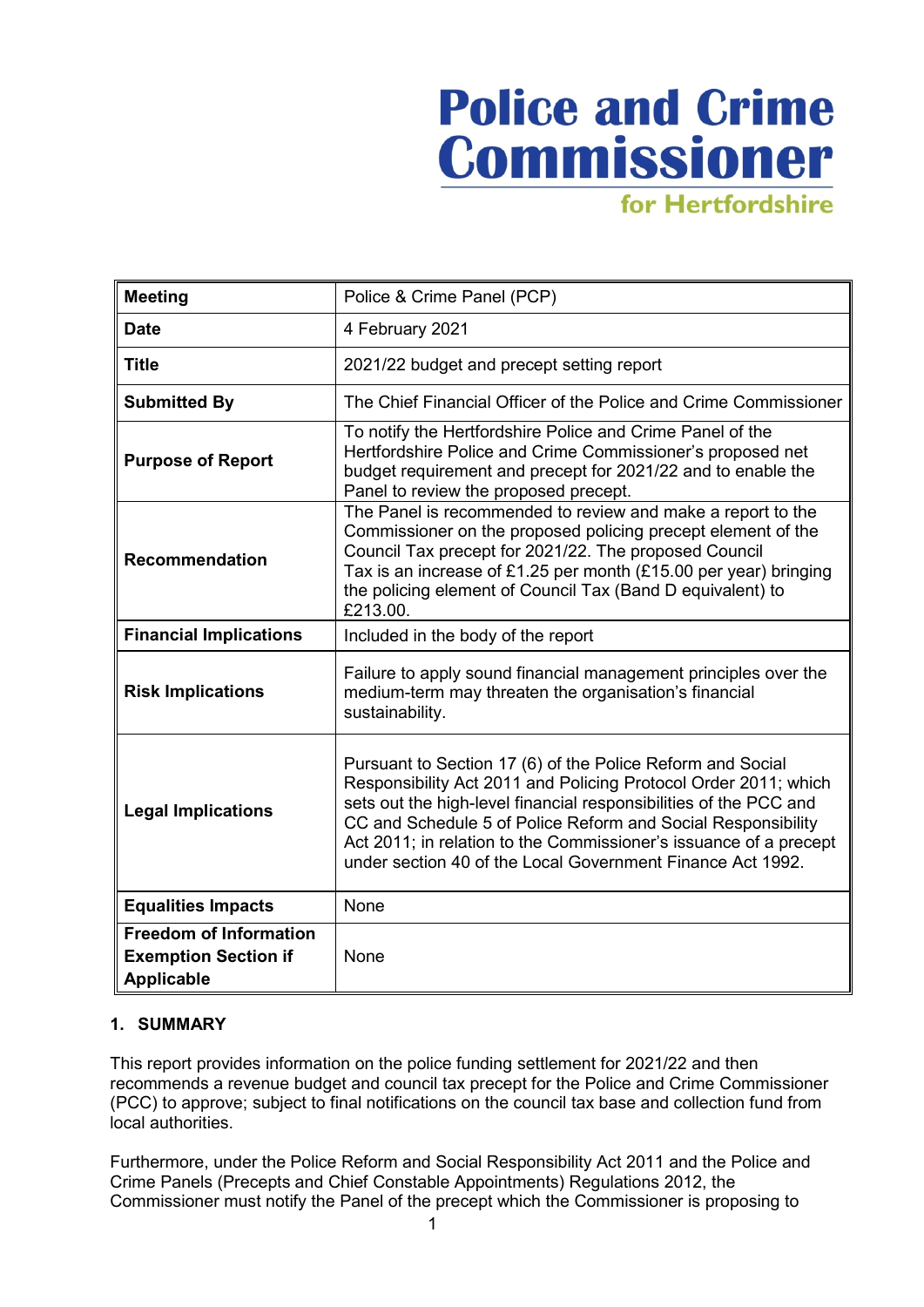issue for the financial year by 1 February. The Panel must review the proposed precept notified to it by 8 February.

The proposed precept increase of £15.00 and resultant net budget for 2021/22 of £229.9m are aligned with the Government's commitment to increase resources within the police service, is consistent with the PCC's current Community Safety and Criminal Justice Plan and maintains the organisation's financial resilience.

Also, in order to make best use of the new officers, the government has urged PCCs to make use of the flexibility in raising the percept to £15.00 per annum, so as to maximise the additional investment in policing and this is supported by the public. The PCC is therefore proposing to increase the average (Band D) Council Tax by £15.00 per annum to a figure of £213.00. This represents a 7.58% increase on the policing element of the county's average (Band D) council tax.

The organisation has a legal duty, under Section 44 of the Local Government Finance Act 1992, to set a balanced, realistic and financially sustainable budget each year and furthermore must ensure that it has adequate reserves to remain viable, stable and effective in the medium to long term. The table below shows the calculation for the net budget and precepting requirement for 2021/22.

| Table 1                                      |           |                 |
|----------------------------------------------|-----------|-----------------|
| <b>Budget Heading</b>                        | £m        |                 |
| <b>Net Budget 2020/21</b>                    | 217.342   |                 |
| Standstill costs                             | 3.567     | See section 5   |
| Savings                                      | (1.508)   | See section 6   |
| Investment & Growth                          | 10.499    | See section 7   |
| <b>Net Budget 2021/22</b>                    | 229.901   |                 |
| <b>Less Home Office Settlement Grants</b>    | (126.835) | See section 4d. |
| <b>Less Additional Core Grant</b>            | (7.351)   | See section 3b. |
| <b>Plus Collection Fund deficit</b>          | 0.167     | See section 4b. |
| Council Tax Precept Requirement for 2021/22  | 95.882    |                 |
| Estimated number of band D properties (No.)  | 450,122   | See section 4a. |
| 2021/22 Band D Precept requirement £ p.a.    | 213.00    |                 |
| Current Band D Precept (2019/20) £ per annum | 198.00    |                 |
| Increase required £ per annum                | 15.00     |                 |
| Increase required % per annum                | 7.58%     |                 |

In the last few years, the size of Hertfordshire's police force has increased from 1,959 officers in 2019 to 2,100 officers at the time of writing. By the end of 2022, if approved, the Commissioner's proposed increase of an average £15 for a Band D property will see Hertfordshire reach its highest ever police numbers, with 2,267 officers (the previous high was 2,202 in 2007). The policing precept for Hertfordshire would still be in the lowest quartile compared to the rest of England and Wales.

This would see the constabulary increase the number of frontline officers on our streets as well as providing the capacity and resource to implement a bold new Prevention First approach to policing in Hertfordshire. This approach intends to make the constabulary more efficient and effective, prevent unnecessary spend and demand failure, and enhance public confidence with benefits not only to policing, but also to the criminal justice system and wider health, social services and education sectors. This is a once in a generation opportunity for policing to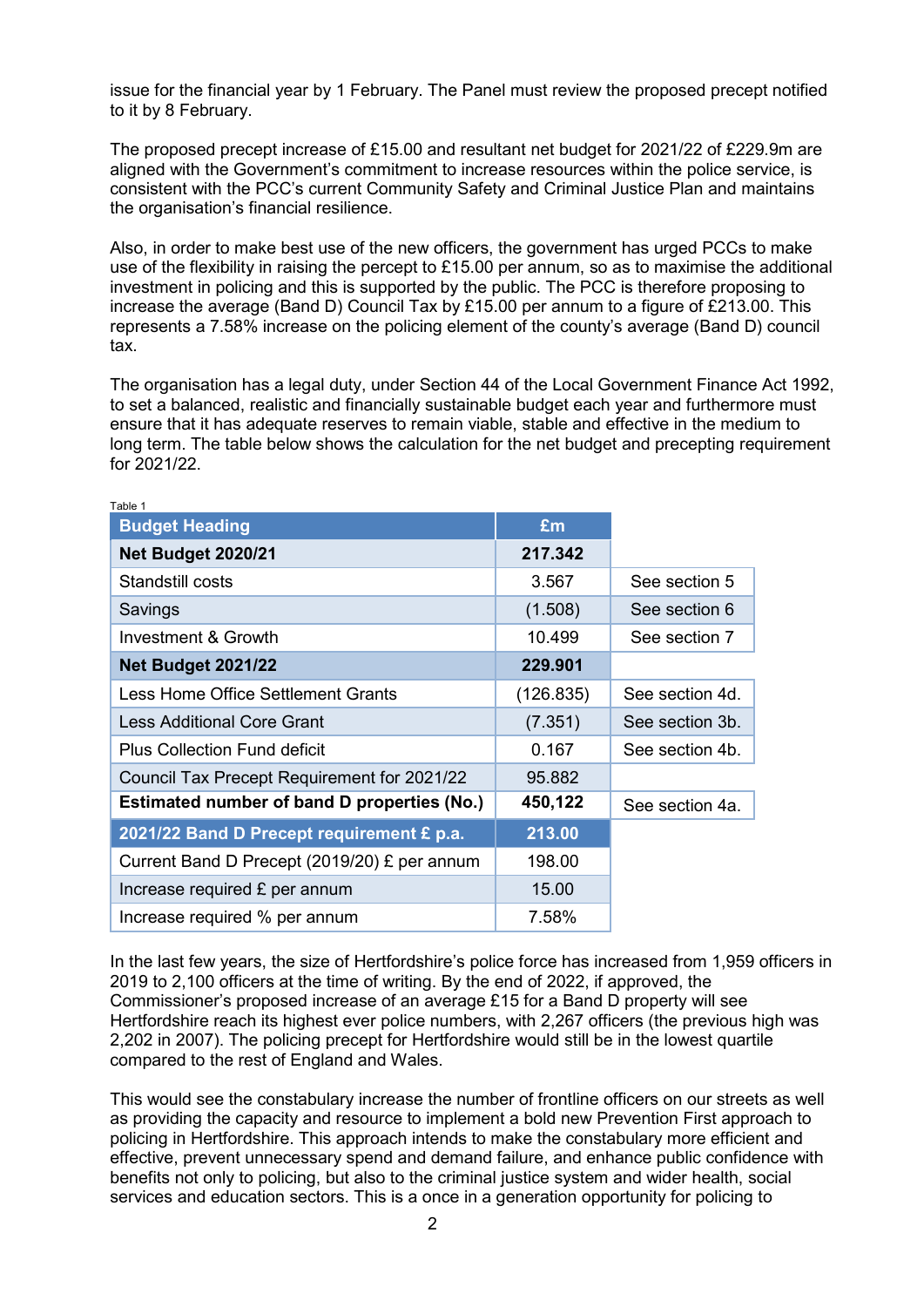revitalise and re-energise the workforce in its delivery of policing services and in line with the Commissioner's Community Safety and Criminal Justice Plan to reduce crime and victimisation in our communities. Prevention First will span all parts of the organisation and shape everything the constabulary does, preventing crime, harm, demand, incidents, collisions and ASB. Ensuring the approach is force wide, it will also focus on internal change, preventing unplanned absence, unnecessary spend, waste and inefficiency.

This investment will see the recruitment of 252 new police officers during 2021/22, accounting for natural turnover during the year, with an ambition to be 70 above establishment by the end of the current financial year. This will enable a smooth transition to the new Police Education and Qualifications Framework (PEQF) training programme which will serve to greater professionalise the service and introduce degree recognition.

Should the precept proposal be agreed, the 2021/22 year promises to be a transformative one for Hertfordshire Constabulary, ensuring that the county remains safe and the drivers of crime are addressed at the earliest opportunity.

# **2. ORGANISATIONAL AND OPERATIONAL CONTEXT**

The PCC's key priorities as set out in the 2019-2024 Community Safety and Criminal Justice Plan: Everybody's Business ("the Plan") are based around four key themes:

- Building on Success;
- Putting Victims at the Centre;
- Public Focus; and
- Business Sense.

The Plan sets out the organisational and operational context and the challenges for community safety and criminal justice partners, and how they will address the key challenges. It uses the basis of the annual Force Management Statement (FMS) to outline the current and future demand that the Constabulary expects to face over the months and years ahead.

The budget supports the delivery of the Commissioner's Plan to deliver an effective and efficient police force. This will see a growth in the capacity to fight crime and bring more frontline police officers on the streets, bolstering capacity from 2,100 (at March 2021) to 2,267 by the end of 2021/22, resulting in the largest force that Hertfordshire has ever seen. This is a significant transformation, providing an opportunity for fundamental change and improvement, and responds to continued calls from the public for bigger investment in frontline policing.

These record officer numbers will allow the Constabulary to transform policing across the county to cut crime and reduce victims. Importantly, it will enable the Chief Constable to develop the 'Prevention First' transformational model, embedding it into all parts of the organisation and enabling substantial investment in early intervention measures to reduce demand. The increase will help to support the recruitment of an additional 77 officers, including 30 Prevention First police officers.

While the short-term impact of the Covid-19 pandemic on the reporting of crime had a significant impact on the nature and volume of crime, with reductions in certain categories of recorded crime reducing over the last year, the longer-term trend shows that crime is starting to rise back up to its original levels. In line with the rest of the country, the Constabulary face some operational and organisational challenges. These include, increases in reported cybercrime and economic crime, child sexual exploitation and county line drug dealing. There has also been an increase in the number of victims that need help and support in order to cope and recover from their ordeal. The Beacon Hub has been instrumental in safeguarding these individuals and supporting the preventative and protective nature of the service. While we know that victims are satisfied with the way the Constabulary has treated them and investigated their crimes, they would much rather have never have been a victim of crime in the first place. The prevention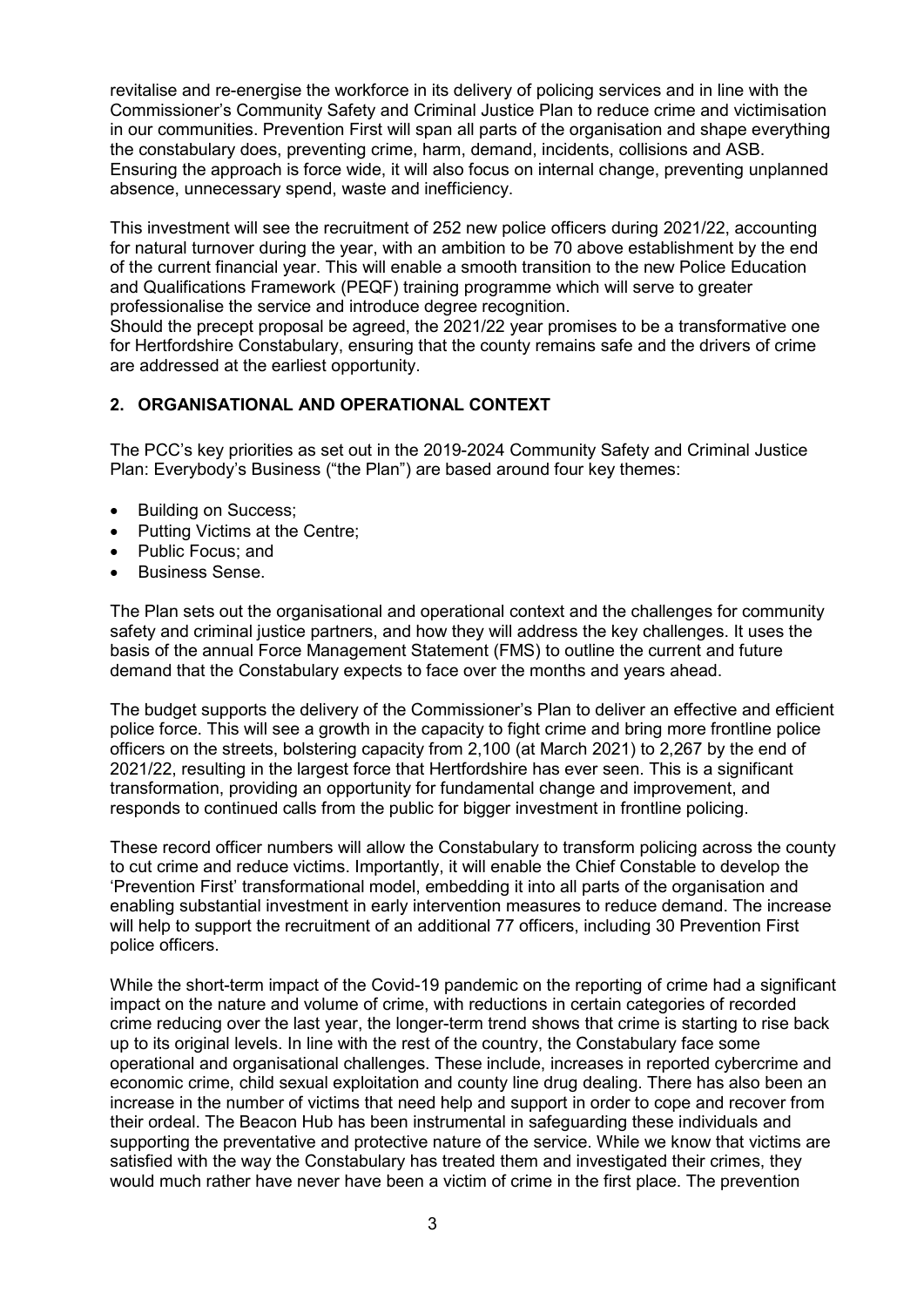First approach will seek to ensure that we have the right resources in place to bolster support in this area and pave the way for how the Constabulary operates in the years ahead.

Organisationally, the Constabulary face pressures around the need to build their investigative capability and capacity to deal with increasingly complex, hidden and historical crimes. New digital developments have facilitated online cyber-enabled crimes, which require staff to have the right skill sets and technology to meet these 21<sup>st</sup> Century challenges. In line with this, a total of £1.490m of investment will be made to increase the Constabulary's investigative capability and capacity which includes 5 FTE police staff posts to tackle cybercrime.

### **3. 2021/22 POLICE FINANCE SETTLEMENT**

#### **a. National**

The 2021/22 Provisional Settlement was announced on 17 December 2020 and the deadline for responses is [1](#page-3-0)5 January 2021. This settlement follows the one-year spending review (SR201) and takes place with a backdrop of severe economic difficulties due to the ongoing Coronavirus Pandemic, as well as uncertainty around Brexit.

Overall funding available to PCCs will increase by up to £703m next year – a 5.4% cash increase on the 2020/21 settlement (if PCCs make full use of their flexibility to increase precept). As confirmed in SR20, PCCs were given the flexibility to increase local funding by setting a £15 precept limit for a typical Band D property, which assuming every force maximises the increase, means an extra £288m for policing in 2021/22.

In addition, the settlement confirmed that there would be an increase of £415m for PCCs to ensure that the progress in the recruitment a further  $6,000$  police officers<sup>[2](#page-3-1)</sup> in 2021/22 is maintained. In order to track the use of this investment efficiently, the Government will continue to ring-fence £100m of this additional funding. This ring-fenced grant will be akin to the previous year's settlement grant of £168m and will be split according to funding formula allocation. Part of this funding allocation is to go to the recruitment of Regional Organised Crime Unit (ROCU) officers through the same mechanism.

Furthermore, PCCs will receive a portion of the £670m additional grant funding announced for the local council tax support announced as part of SR20.

The main headlines from the national funding announcement are as follows:

- Core Grant (including the PUP grant) increases from £7.8bn to £8.2bn an increase of 5.3% for the core funding;
- £15 precept flexibility for all PCCs, or equivalent;
- 75% of council tax losses (due to Covid-19) to be compensated;
- £87.5m (8%) decrease in reallocations from £1.1bn in 2020-21 to 1.03bn in 2021/22:
- Flat cash pension grant allocations compared to 2020-21;
- Capital grant remains cash flat for PCCs at £12.3m; and
- £52.3m capital funding for national priorities and infrastructure.

-

<span id="page-3-0"></span><sup>1</sup> 25 November 2020 https://www.gov.uk/government/publications/spending-review-2020-documents

<span id="page-3-1"></span><sup>2</sup> Original profile was 8,000 officers for 21-22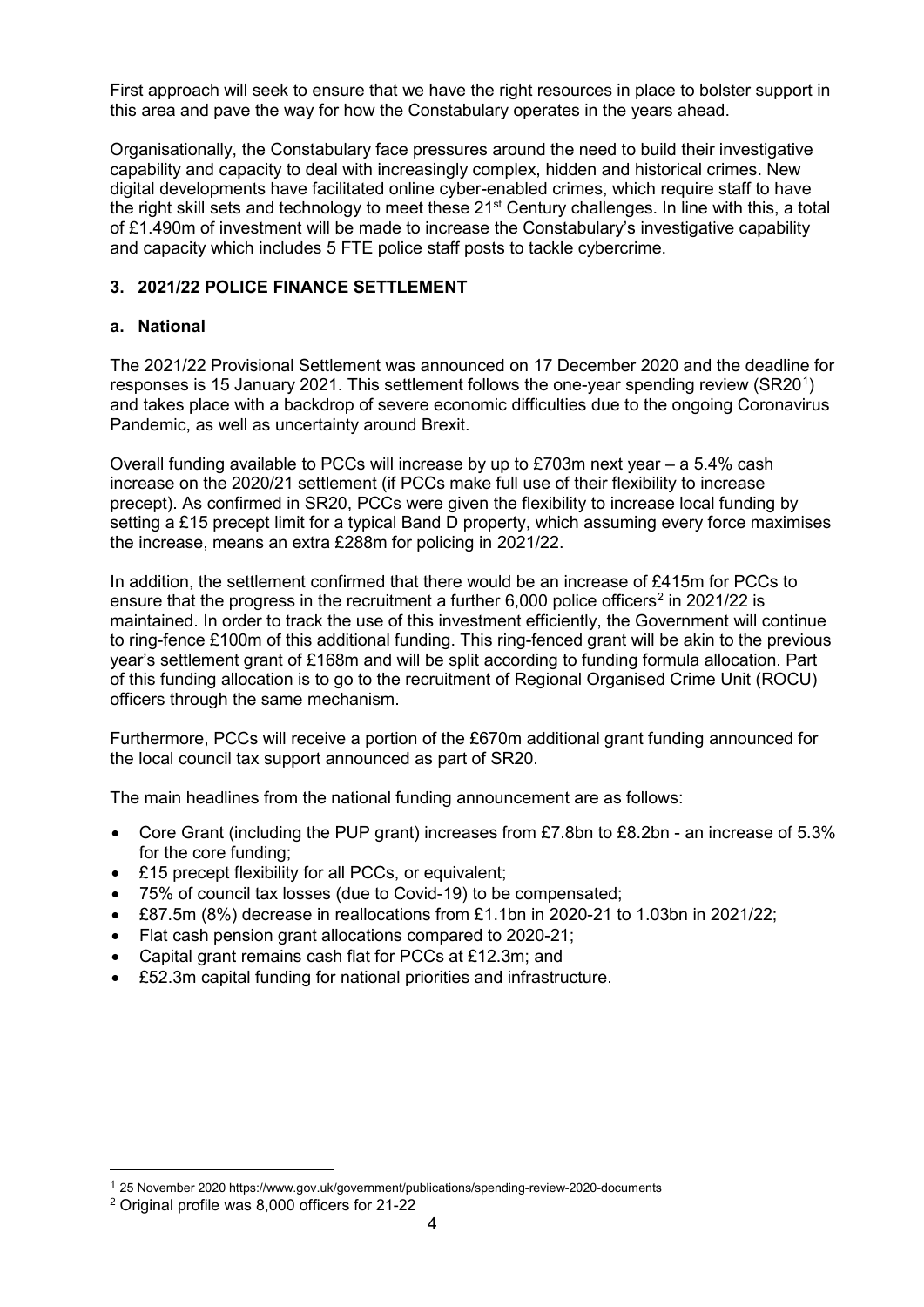The extra £415m of funding is net of £120m of efficiency savings, that are expected to be delivered from across the law enforcement sector, through a combination of improved procurement practises as well as savings in areas such as estates, agile working and shared services. The netting-off has been applied as follows:

- £95m against core grant;
- £8m against CT policing;
- £2.8m from the NCA; and
- £14.2m programmes within reallocations.

The Home Office has requested that high-quality data be collected and utilised to support local delivery, identify efficiencies and support the National Policing Board's drive to deliver the best possible outcomes within policing.

#### **i. Reallocations**

In 2021/22 the top slices/reallocations total £1.033bn (see details in Appendix A), which is £87.5m lower than last year (£1.121bn). Primarily, this difference comes from a £26.1m reduction in special grant, a £51.9m reduction in top ups to NCA and ROCUs (this top up now only applies to ROCUs), a £13.7m reduction in police technology programmes and an £8.3m reduction in National Capability programmes.

#### **ii. Pensions Grant**

Pensions Grant allocations remain unchanged from those agreed in 2019/20 i.e. they are worth £153m.

#### **iii. Capital Funding**

The total police capital grants are now worth £64.6m (see table below); with only £12.3m being allocated locally, which is cash flat on the previous year.

| Tapic Z                                |         |         |
|----------------------------------------|---------|---------|
| <b>National Capital Allocations</b>    | 2020/21 | 2021/22 |
|                                        | £m      | £m      |
| Police Capital Grant to PCCs           | 12.3    | 12.3    |
| <b>Police Live Services</b>            | 13.1    | 9.2     |
| <b>National Police Air Service</b>     | 11.5    | 11.5    |
| Arm's Length Bodies                    | 6.4     | 4.0     |
| <b>Police Technology Programmes</b>    | 17.6    | 15.0    |
| <b>Counter Terrorism</b>               | 1.6     | 1.6     |
| Serious and Organised Crime Programmes | 10      | 9.0     |
| <b>Football Policing</b>               | 2.5     | 2.0     |
| <b>Special Grant Capital</b>           | 1.0     | 0.0     |
| TOTA                                   | 76.0    | 64.6    |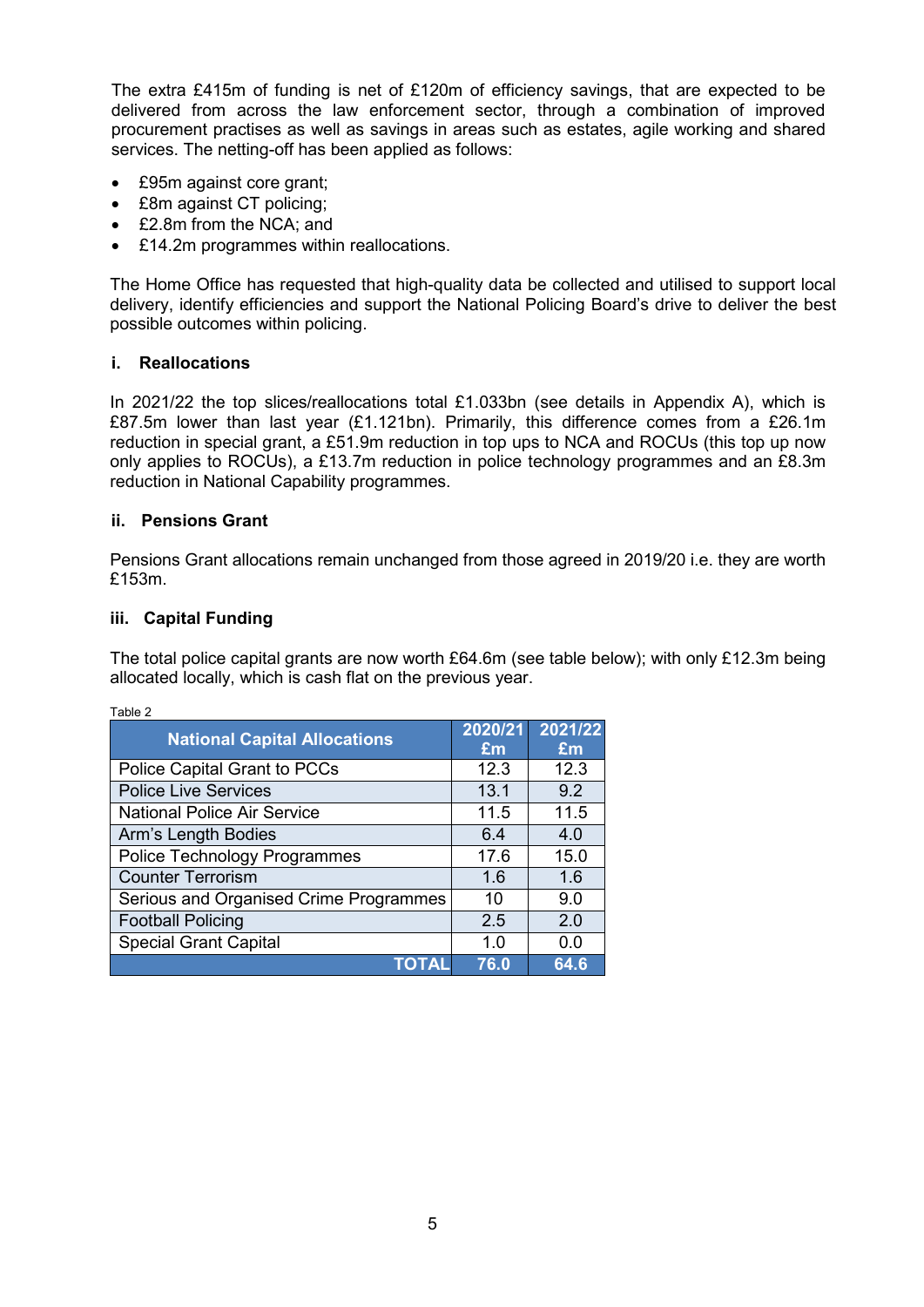# **b. Hertfordshire**

As outlined above, of the additional £415m, Hertfordshire will receive a total of £8.877m of Government grant; which comprises two elements, namely £7.351m of Core/General grant and £1.526m (1.526% of the £100m national pot) of specific ring-fenced grant, the latter of which is linked to the recruitment of 90 additional officers and will be claimed quarterly in arrears on achievement of the additional officer recruitment targets. The table provides an overview of the establishment over recent and future years.

| Table 3                                          |                       |                       |                 |                 |
|--------------------------------------------------|-----------------------|-----------------------|-----------------|-----------------|
|                                                  | 2019/20<br><b>FTE</b> | 2020/21<br><b>FTE</b> | 2021/22<br>FTE. | 2022/23<br>FTE. |
| <b>PUP Split Ratio</b>                           | 10%                   | 20%                   | 30%             | 40%             |
| Herts Police Officer uplift target (cumulative)  | 31                    | 91                    | 181             | 305             |
| Herts Police Officer uplift target (annual)      | 31                    | 60                    | 90 <sup>3</sup> | 124             |
| Herts accelerated PUP police officer recruitment |                       |                       | 77              | (77)            |
| Year-end Police Officer establishment            | 2.040                 | 2.100                 | 2.267           | 2.3144          |

### **i. Core Grant**

The Government's Core Funding (made up of Police Grant, Ex-DCLG grant) settlement provided additional non-ringfenced grant of £7.351m, which will increase the total core grant to  $£123.958m<sup>5</sup>$ .

In addition, the settlement also 'baselined' the specific pension grant of which Hertfordshire's share is £2.024m; which is a contribution towards the increased police pension employer contribution rates that arose in 2019/20. It also confirmed that the £10.228m of ring-fenced council tax legacy grant that Hertfordshire currently receives will be retained in 2021/22.

# **ii. Specific Grant – Uplift Funding**

As part of the uplift of officer numbers, grant funding totalling £1.526m is earmarked specifically for the uplift programme. This will allow the Constabulary to increase police officer establishment by 90 by end of March 2022 to achieve its 2.190 FTE<sup>6</sup> uplift target. In order to achieve the existing officer establishment of 2,100 officers the Constabulary has increased recruitment in the current year and is further increasing recruitment to exceed the projected level of turnover and retirements, enabling a steady increase in officer numbers throughout the year. As a result of this increased level of recruitment there will be a marked increase in Student Officers and during the coming year the Chief Constable will review the deployment of officers, building in a greater emphasis on prevention work, in order to inform the roll-out of the 'uplifted' officer numbers into local policing teams.

#### **iii. Capital Grant**

<u>.</u>

The Hertfordshire allocation for element of funding remains the same as 2020-21 at £0.157m.

#### **iv. Ministry of Justice Grants**

PCCs have yet to be notified of their 2021/22 allocations for commissioning victims' services and it is assumed that these will continue to be distributed according to the 2018 population estimates, which equates to £1.384m for Hertfordshire.

<span id="page-5-0"></span><sup>3</sup> Comprises 86 local officers plus 4 regional officers

<span id="page-5-1"></span><sup>4</sup> Based upon original estimated PUP target of 305 and assumes support of Government uplift program

<span id="page-5-2"></span><sup>5</sup> Excludes Legacy Council Tax Grants of £10.228m

<span id="page-5-3"></span><sup>6</sup> Does not include accelerated recruitment of additional 77 officers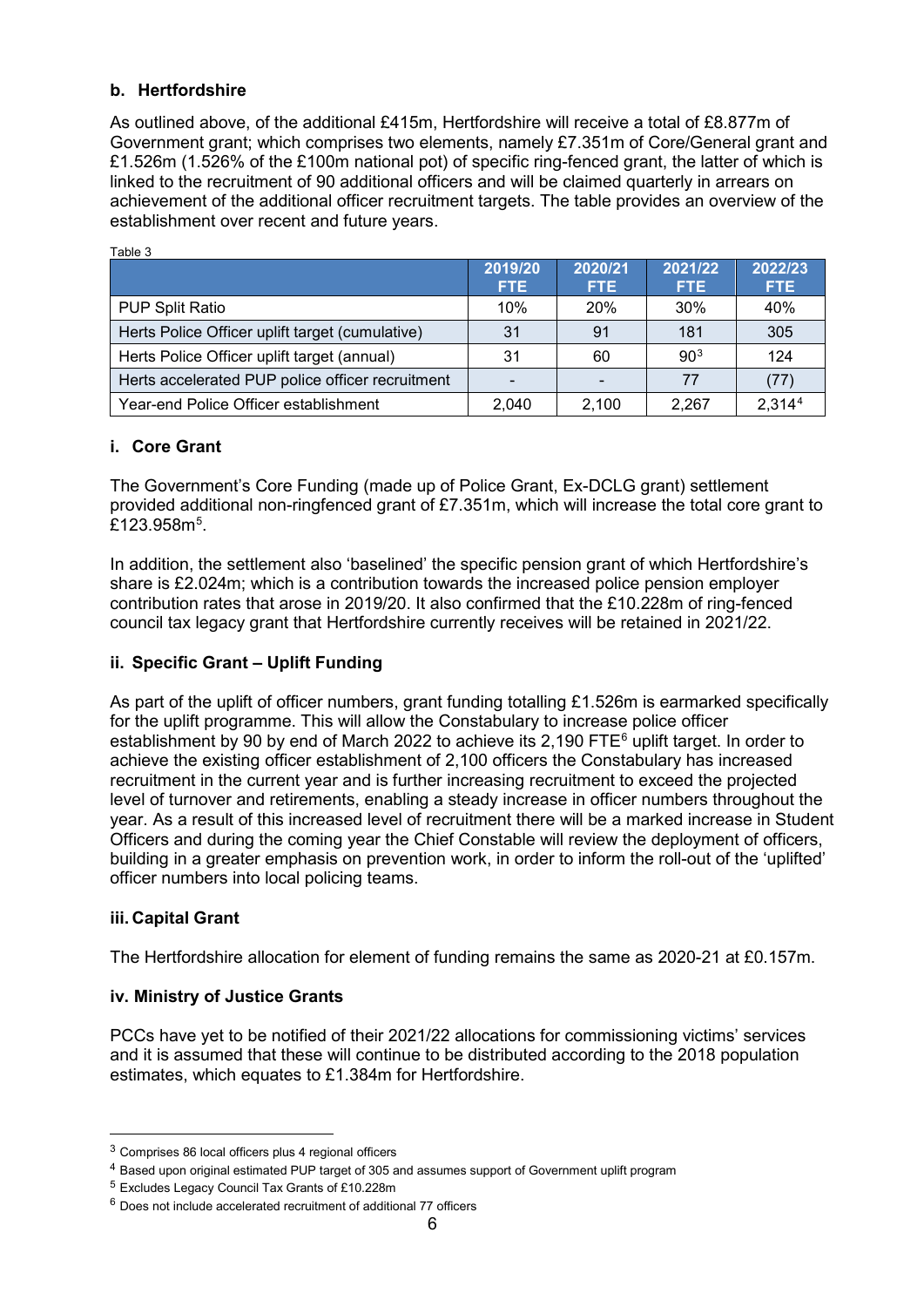# **4. PRECEPT PROPOSAL**

In addition to grant funding the Government confirmed precept flexibility of up to £15, before a referendum is required. This will generate additional income of £6.752m, however after factoring in a 0.64% decrease in tax base (2,918 properties) and the negative movement on the collection fund, the total council tax income will increase by £5.206m on the previous year, as illustrated below.

|                                        | £m      |
|----------------------------------------|---------|
| Precept increase                       | 6.752   |
| Tax base decrease                      | (0.578) |
| Collection fund reduction <sup>7</sup> | (0.968) |
| <b>Total Council Tax increase</b>      | 5.206   |

#### **a. Taxbase**

<u>.</u>

The taxbase is calculated by the billing authorities by converting all properties to Band D equivalents and making assumptions about the levels of discounts to be offered and the amount of tax to be collected. The final council tax base and collection fund balance estimates for Council Tax will be provided by the districts in late January. The figures below are based on information provided by districts during the Autumn.

There are a number of variables which impact the net taxbase position used for the calculation of Council Tax receipts, but the main movements in variables are explained below:

- Growth in households a reduced rate of growth has been achieved in the last 12 months due to the impact of the pandemic; and subsequent lockdown and working restrictions which continue to be in place. For the 12 months to September 2020 there has been an increase of 0.8% in billable properties;
- Increase in claimants of Council Tax Support (CTS) due to the pandemic, and the impact on the economy and the higher rate of unemployment, more residents are qualifying for CTS in paying their Council Tax bill. By Q2 of 2020/21 working age claimants in Hertfordshire had increased by 8.2% over the 12-month period; and
- Reduced rates of collection the forecasted collection rate across all billing authorities has fallen by an average 0.75% to 97.85%.

<span id="page-6-0"></span><sup>7</sup> Movement from £0.801m surplus to £0.167m deficit (include profiling over 3 years).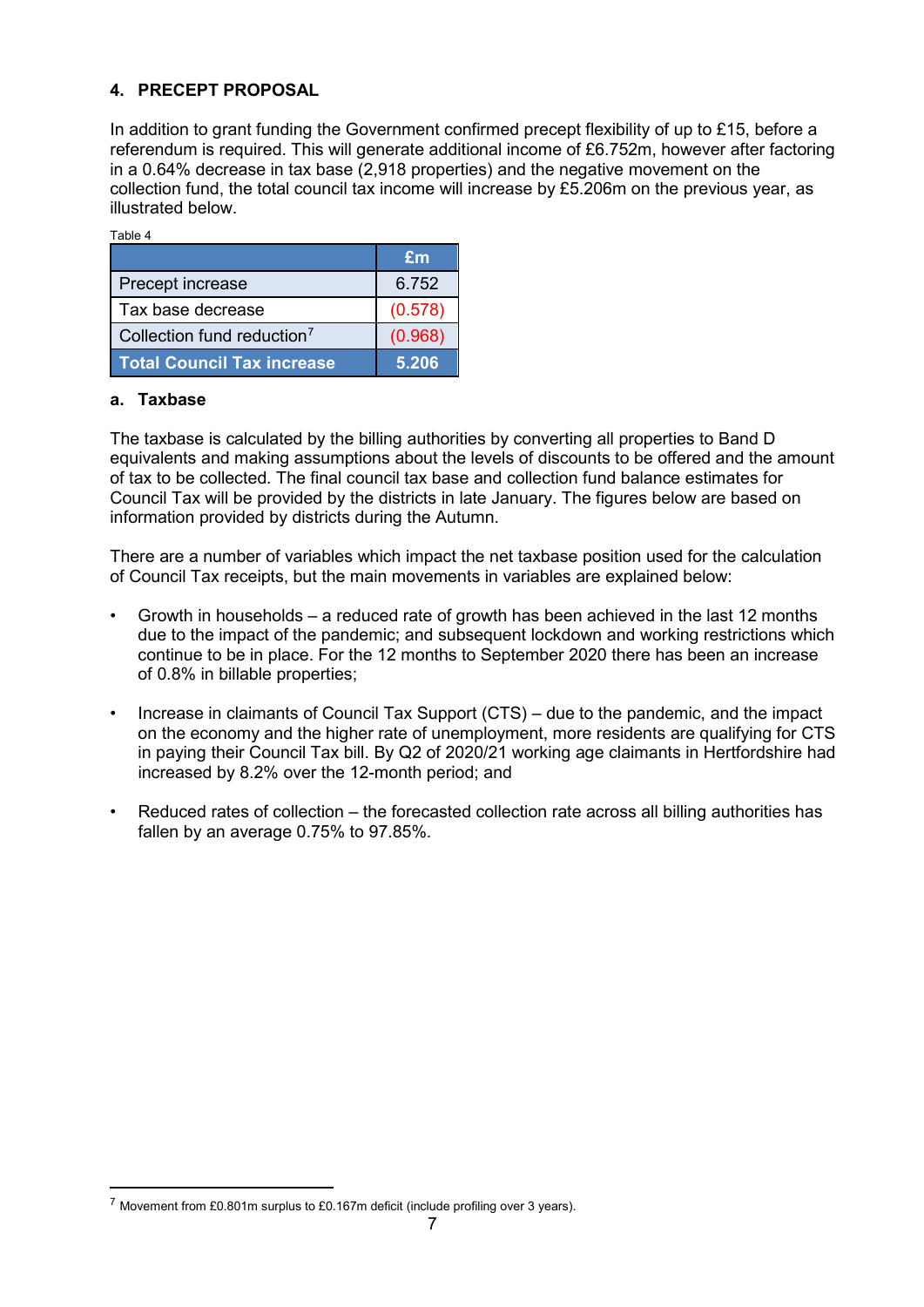In total, the provisional estimate of the 2021/22 taxbase for the PCC is 450,122 Band D equivalent properties; this represents an annual decrease of 2,918 properties or 0.64%, as the table below illustrates.

| <b>Hertfordshire Boroughs &amp; Districts' Taxbase</b> |                               |                               |          |            |  |
|--------------------------------------------------------|-------------------------------|-------------------------------|----------|------------|--|
| <b>Borough/District</b>                                | Tax<br><b>Base</b><br>2020/21 | Tax<br><b>Base</b><br>2021/22 | Change   |            |  |
|                                                        | No.                           | No.                           | No.      | %          |  |
| <b>Broxbourne Borough Council</b>                      | 35,447                        | 34,333                        | (1, 114) | $(3.14\%)$ |  |
| Dacorum Borough Council                                | 58,567                        | 58,694                        | 127      | 0.22%      |  |
| <b>East Herts District Council</b>                     | 61,272                        | 61,734                        | 462      | 0.75%      |  |
| Hertsmere Borough Council                              | 41,889                        | 41,887                        | (2)      | $(0.00\%)$ |  |
| <b>North Herts District Council</b>                    | 49,980                        | 49,397                        | (583)    | (1.17%)    |  |
| <b>St Albans District Council</b>                      | 62,821                        | 61,607                        | (1, 214) | $(1.93\%)$ |  |
| Stevenage Borough Council                              | 27,781                        | 27,734                        | (47)     | $(0.17\%)$ |  |
| <b>Three Rivers District Council</b>                   | 39,213                        | 38,774                        | (439)    | $(1.12\%)$ |  |
| <b>Watford Borough Council</b>                         | 33,481                        | 32,500                        | (981)    | (2.93%)    |  |
| <b>Welwyn Hatfield District Council</b>                | 42,590                        | 43,462                        | 872      | 2.05%      |  |
| <b>TOTAL</b>                                           | 453,040                       | 450,122                       | (2,918)  | $(0.64\%)$ |  |

#### Table 5

This will reduce the amount of council tax received by £0.578m (as illustrated below).

| Table 6                                         |               |
|-------------------------------------------------|---------------|
| <b>Taxbase Calculation</b>                      | <b>Amount</b> |
| Estimated number of band D properties - 2021/22 | 450,122       |
| Number of band D properties - 2020/21           | 453,040       |
| Decrease in tax base properties                 | (2,918)       |
| Band D council tax rate                         | £198.00       |
| <b>Reduced tax base income £</b>                | (E577, 962)   |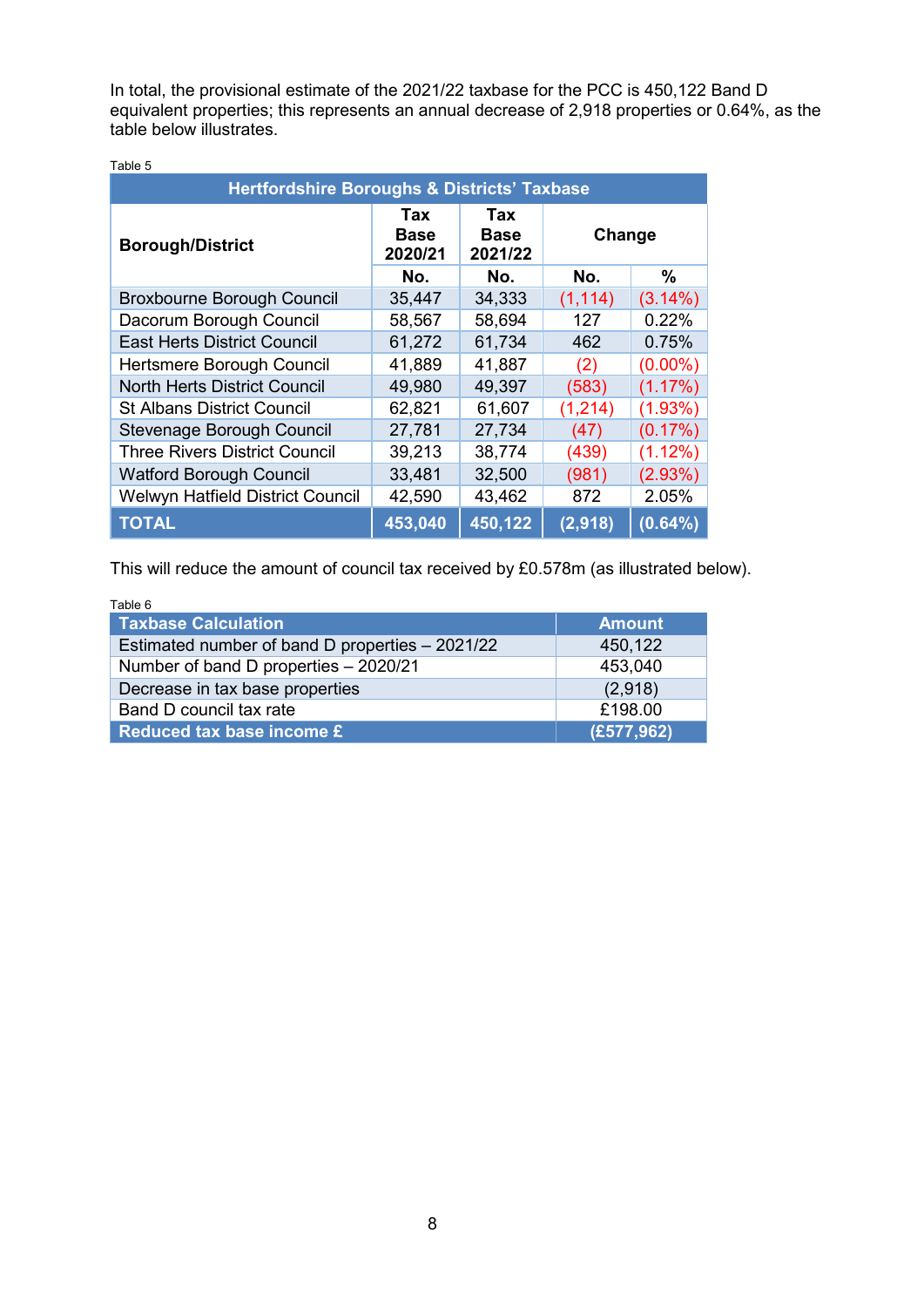# **b. Collection fund**

 $\equiv$   $\pm$ 

The collection fund reflects the year-to-year differences between estimated and actual collection of Council Tax as a result of changes in collection rate and levels of tax base growth. The impact of the pandemic has generated predicted deficits for 2020/21 of which the PCC's element is £0.375m of the total<sup>[8](#page-8-0)</sup>.

| Final Collection Fund Surplus/(Deficit) relating to the PCC |           |               |               |  |  |  |
|-------------------------------------------------------------|-----------|---------------|---------------|--|--|--|
|                                                             | 2020/21   | 2021/22       | Change        |  |  |  |
| <b>District</b>                                             | £         | £             | £             |  |  |  |
| <b>Broxbourne Borough Council</b>                           | 212,296   | (88,992)      | (301, 288)    |  |  |  |
| Dacorum Borough Council                                     | 131,410   | 4,644         | (126, 766)    |  |  |  |
| <b>East Herts District Council</b>                          | 81,609    | 0             | (81,609)      |  |  |  |
| Hertsmere Borough Council                                   | 175,759   | 27,648        | (148, 111)    |  |  |  |
| <b>North Herts District Council</b>                         | (42, 671) | (142, 236)    | (99, 565)     |  |  |  |
| <b>St Albans District Council</b>                           | 152,101   | $(53,360)^*$  | (205, 461)    |  |  |  |
| Stevenage Borough Council                                   | 60,055    | $(21, 100)^*$ | (81, 155)     |  |  |  |
| <b>Three Rivers District Council</b>                        | (77, 339) | 5,832         | 83,171        |  |  |  |
| <b>Watford Borough Council</b>                              | 108,203   | 8,532         | (99, 671)     |  |  |  |
| Welwyn Hatfield District Council                            | 53        | (115, 668)    | (115, 721)    |  |  |  |
| <b>TOTAL</b>                                                | 801,476   | (374, 700)    | (1, 176, 176) |  |  |  |

\* data not provided so pro-rated on basis of 80% returns received

However, as part of the Spending Review (SR20) additional COVID-19 support was made available to partially fund 'exceptional'<sup>[9](#page-8-1)</sup> collection fund deficits. This will compensate up to 75% for irrecoverable loss of council tax revenues in 2020-21 and also allows deficits to be spread over a three period $10$ .

The table below shows the dampening effect of the spreading across three years. Table 8

| 2021/22 Collection Fund Surplus/(Deficit) relating to the PCC |            |  |
|---------------------------------------------------------------|------------|--|
|                                                               | £          |  |
| Overall deficit                                               | (374, 700) |  |
| Less 2019/20 deficit brought-forward                          | 63,288     |  |
| Exceptional deficit <sup>11</sup>                             | (311, 412) |  |
| 1/3 of deficit to be charged to 2021/22                       | (103, 804) |  |
| Add back 2019/20 deficit                                      | (63, 288)  |  |
| <b>TOTAL COLLECTION FUND DEFICIT IN 2021/22</b>               | (167, 092) |  |

As can be seen there will be an estimated deficit of £0.104m to be carried forward into the subsequent two financial years as a result of this treatment.

In addition, the Spending Review also confirmed that the government will compensate local authorities for 75% of irrecoverable losses in council tax income in respect of 2020-21 under its

<span id="page-8-0"></span><sup>8</sup> The PCC's average share of the District's Council Tax Bill is 10.8%

<span id="page-8-1"></span><sup>&</sup>lt;sup>9</sup> Those specifically related to the Covid-19 pandemic i.e. not including any pre-2020/21 deficits b/fwd.

<span id="page-8-2"></span><sup>10</sup> https://questions-statements.parliament.uk/written-statements/detail/2020-07-02/hcws333

<span id="page-8-3"></span><sup>11</sup> Those specifically related to the Covid-19 pandemic i.e. not including any pre-2020/21 deficits b/fwd.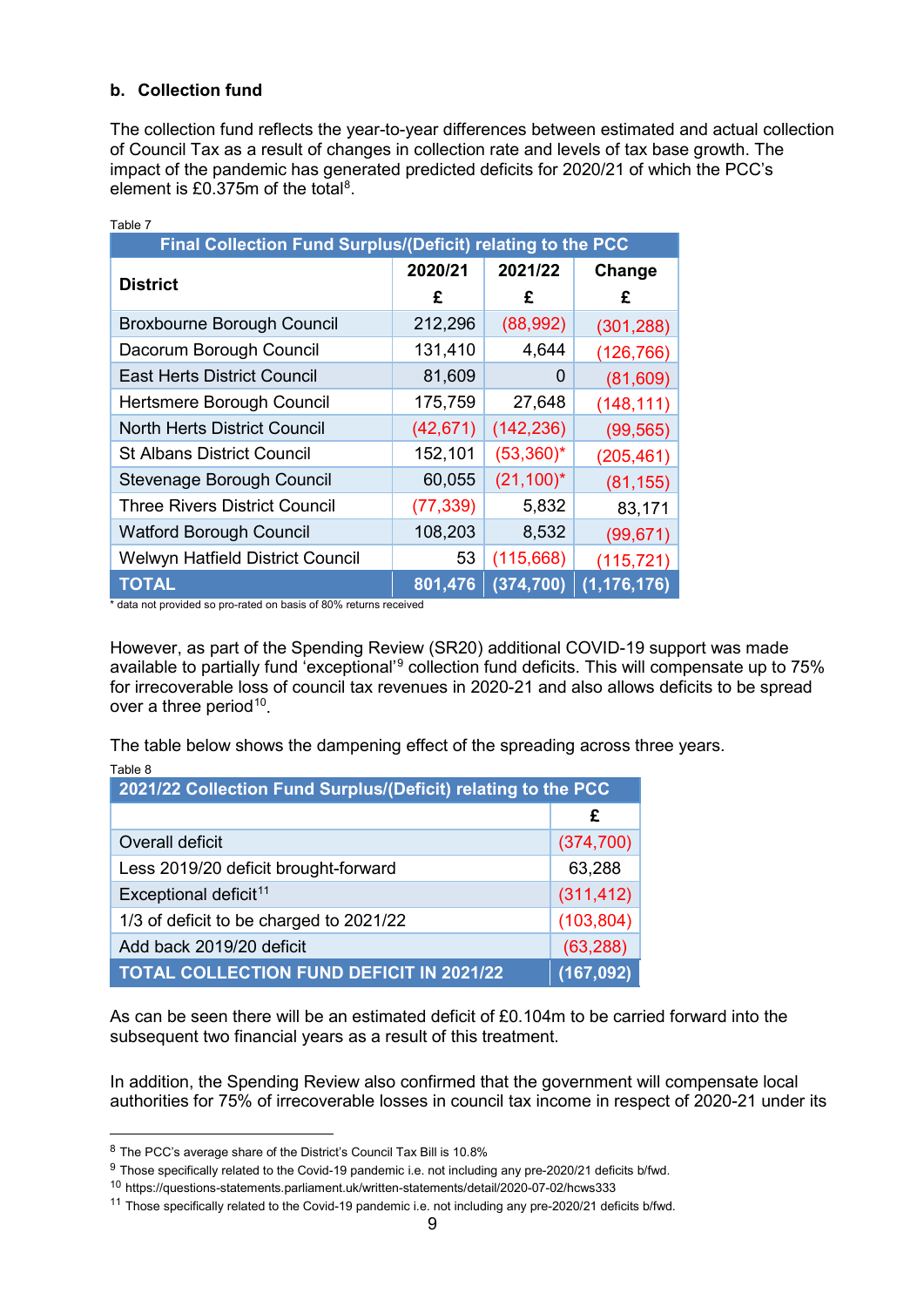*Local tax income guarantee for 2020-21* scheme. Losses of council tax income in scope of the guarantee will be measured by comparing an authority's council tax requirement for 2020-21 with its share of each relevant billing authority's adjusted 'Net Collectable Debit' for 2020-21.

This means that the guarantee will predominantly cover expected council tax liability at the time of budget setting for 2020-21, which did not materialise. This might be for example due to an increase in local council tax support costs or unachieved council tax base growth. The Government does however expect billing authorities to continue appropriate collection and enforcement action for outstanding council tax debt, in the usual way.

At present no assumption has been made in regard to this as it will be based on data<sup>[12](#page-9-0)</sup> that will not be available at the time of setting the 2021/22 budget and further guidance will be provided by the MCHLG in due course.

The Government has also provided an indicative allocation of £1.441m, in new one-off grant funding, to recognise the potential additional cost of providing Local Council Tax Support (LCTS) in 2021/22, related to elevated unemployment levels as a result of the pandemic, which may either materialise as tax base reductions (leading to less council tax income available in 2021/22) or contribute to collection fund deficits at the end of 2021/22. This income has been offset against the Standstill Costs shown in Table 1 and Section 5.

<span id="page-9-0"></span><sup>12</sup> Based on QRC4 return which will be submitted in Spring/Summer 2021.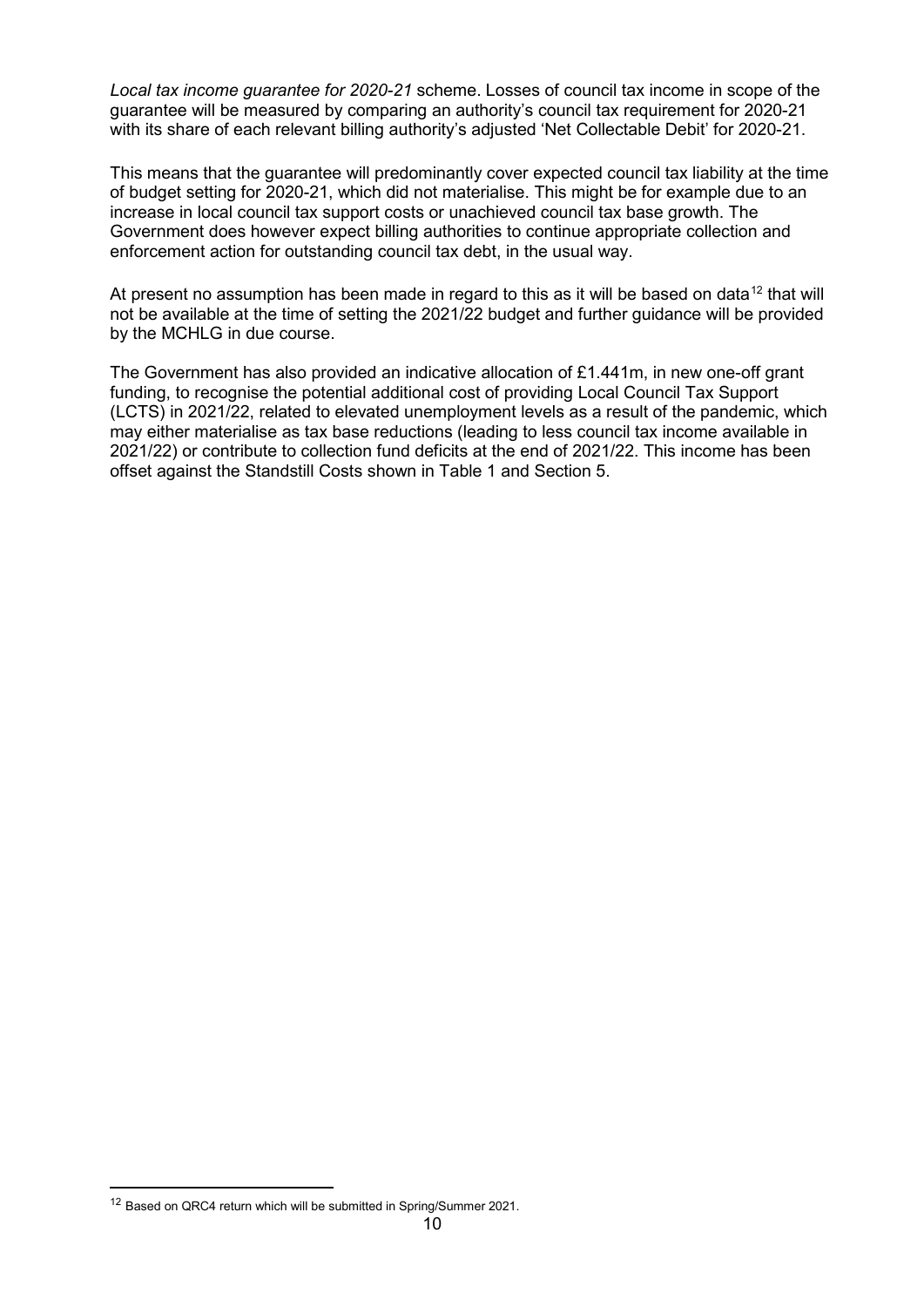# **c. Band D Council Tax**

The band D council tax policing precept proposed for 2021/22 is £213.00, an increase of £15.00 or 7.58% on the comparable figure for 2020/21.

Hertfordshire's current 2020/21 Band D council tax precept of £198.00 is below the English national average of £223.67<sup>[13](#page-10-0)</sup> and if all PCCs, across England & Wales, were to also increase by £15.00 then Hertfordshire would be 12.5% below average. Appendices B & C provides comparative precept levels across the various forces.

Based on a Band D precept increase of £15.00 the resultant bandings are illustrated in the table below and the breakdown of the estimated 2021/22 council tax income by Borough/District is shown in Appendix D. As can be seen in Figure 1 below the majority of Hertfordshire's properties (66.1% $14$ ) are in Bands A to D.



#### **d. Funding the 2021/22 Revenue Budget**

The table below shows how the net revenue budget for next year will be financed in comparison to the current year.

|                                                   | 2020-21 |        | 2021-22 |          |
|---------------------------------------------------|---------|--------|---------|----------|
|                                                   | Em      | %      | Em      | $\%$     |
| Police Grant                                      | 77.58   | 35.70% | 82.89   | 36.00%   |
| Ex-DCLG formula grant                             | 39.03   | 17.96% | 41.07   | 17.90%   |
| Legacy council tax grants                         | 10.23   | 4.71%  | 10.23   | 4.40%    |
| <b>Total Government funding</b>                   | 126.84  | 58.36% | 134.19  | 58.30%   |
|                                                   |         |        |         |          |
| Council tax precept (estimate)                    | 89.70   | 41.27% | 95.88   | 41.70%   |
| Council tax deficit on collection fund (estimate) | 0.80    | 0.37%  | $-0.17$ | $0.00\%$ |
| <b>Total Council Tax</b>                          | 90.50   | 41.64% | 95.72   | 41.70%   |
| <b>Total financing</b>                            | 217.3   | 100%   | 229.9   | 100%     |

<span id="page-10-0"></span><sup>13</sup> England and Wales average for 2020/21is £228.49

-

<span id="page-10-1"></span><sup>14</sup> Hertfordshire data as at 5 October 2020. Source: https://www.gov.uk/government/statistics/council-taxbase-2020-in-england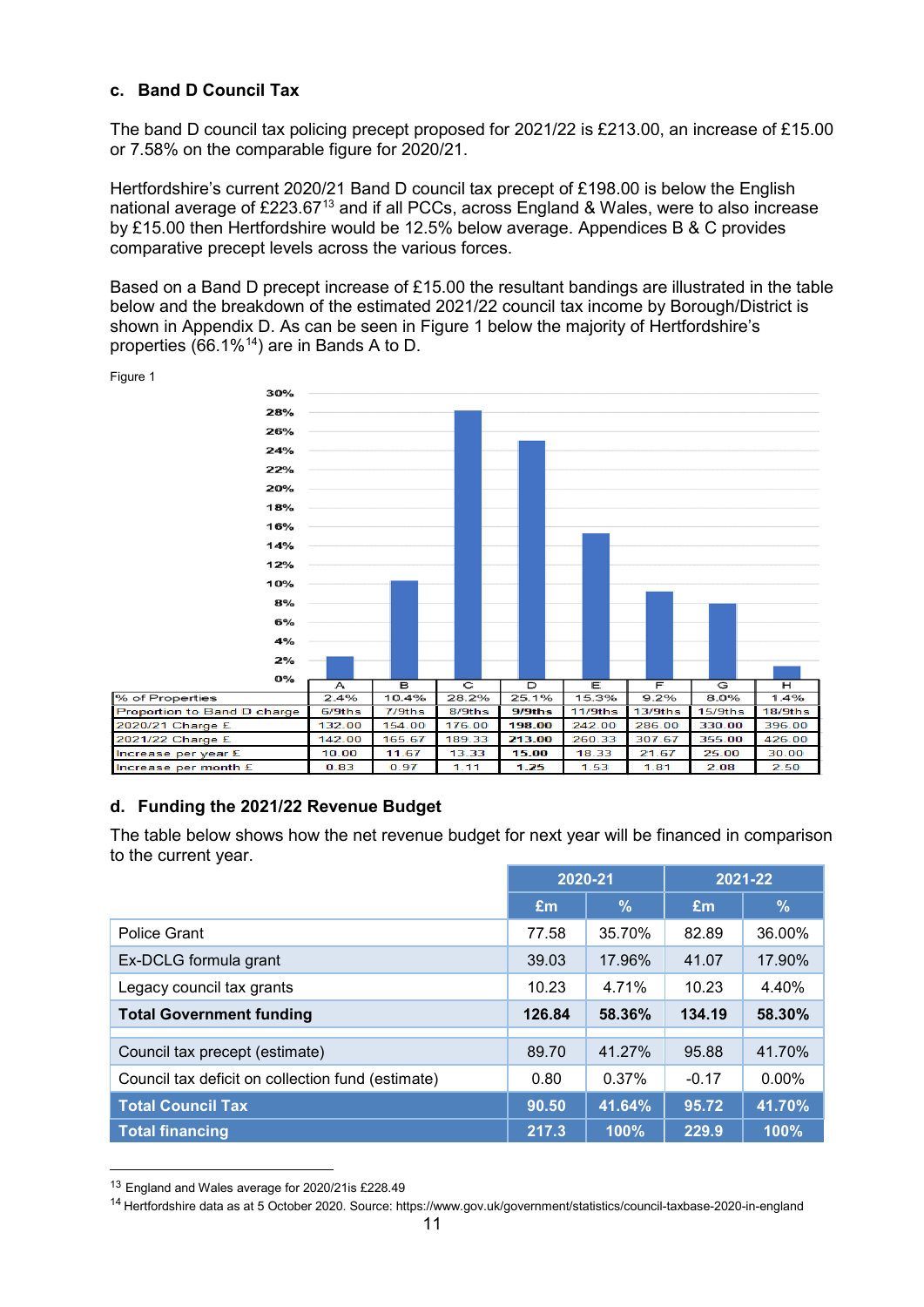# **5. STANDSTILL COST PRESSURES**

Standstill budget pressures are those costs increases that are required to deliver the same level of service as in the current financial year. Despite the Government's announcement of a wideranging pay freeze across the public sector<sup>15</sup>. The standstill budget requirement for  $2021/22$ totals £3.567m and comprises the following:

# **a. Officer pay costs – £1.241m**

The costs of inflationary pressures on police officer pay and overtime budgets will total £1.241m for police officers against a base of £119.183m. Whilst the Pay Freeze announced in SR20 means there will be no pay award from 1 September 2021, the full year effect of the 2.5% award from 1 September 2020 remains to be funded. The recruitment of significant levels of new police officers alongside routine staff churn will allow the absorption of incremental drift within these figures.

### **b. Staff pay costs – £0.866m**

The costs associated with inflationary pressures on pay and overtime budgets will total £0.833m for police staff in 2021/22 against a base of £69.439m. Similar to police officer pay the full year effect of the 2.5% award from 1 September 2020 remains to be funded. In addition,

SR20 also set-out that public sector workers earning less than £24k p.a. would be awarded a £250 p.a. pay rise, the cost of which is estimated at £0.109m in 2021/22. Furthermore £0.103m is required to establish base budget funding for the payment of market-factor rates to Crime Analysts to address ongoing retention issues.

### **c. Non-Pay inflation - £1.400m**

Although headline inflation is relatively low at present (reducing from 0.7% to 0.3% in November 2020), the basket of goods this is based upon is not representative of the pressure faced by the Constabulary and OPCC, as such a 1% average, equivalent to £0.369m, across all non-pay and fees & charges income budgets has been assumed. This funding will be held centrally and allocated only where pressures develop that cannot be contained by departments during the year. In addition, there are a number of more significant areas of specific inflation that are anticipated in total to result in spend pressure of £0.684m; these consist of £0.100m for estates utility budgets, £0.150m for insurance premiums as markets continue to harden, £0.560m on non-pay ICT budgets and £0.100m on Home Office and nationally provided IT systems. Offsetting these is a forecast £0.255m reduction in charges payable for the National Police Air Service (NPAS) following a revision to the cost allocation methodology.

# **d. Capital financing - £0.317m**

There are a range of cost pressures faced by the PCC in order to fund the growing capital programme; including the redevelopment of the HQ site. In particular, it is forecast that a significant increase in external borrowing will be incurred over the next five years and as a result there will be a proportional increase in the level of interest on borrowing paid, the PCC will be required to make higher levels of Minimum Revenue Provision (MRP) resulting from the funding of the capital programme through the Capital Financing Requirement (CFR), and finally in order to minimise the level of borrowing required, cash balances will be lower leading to a reduction in investment interest received.

<span id="page-11-0"></span><sup>15</sup> Excluding NHS and those earning below £24,000.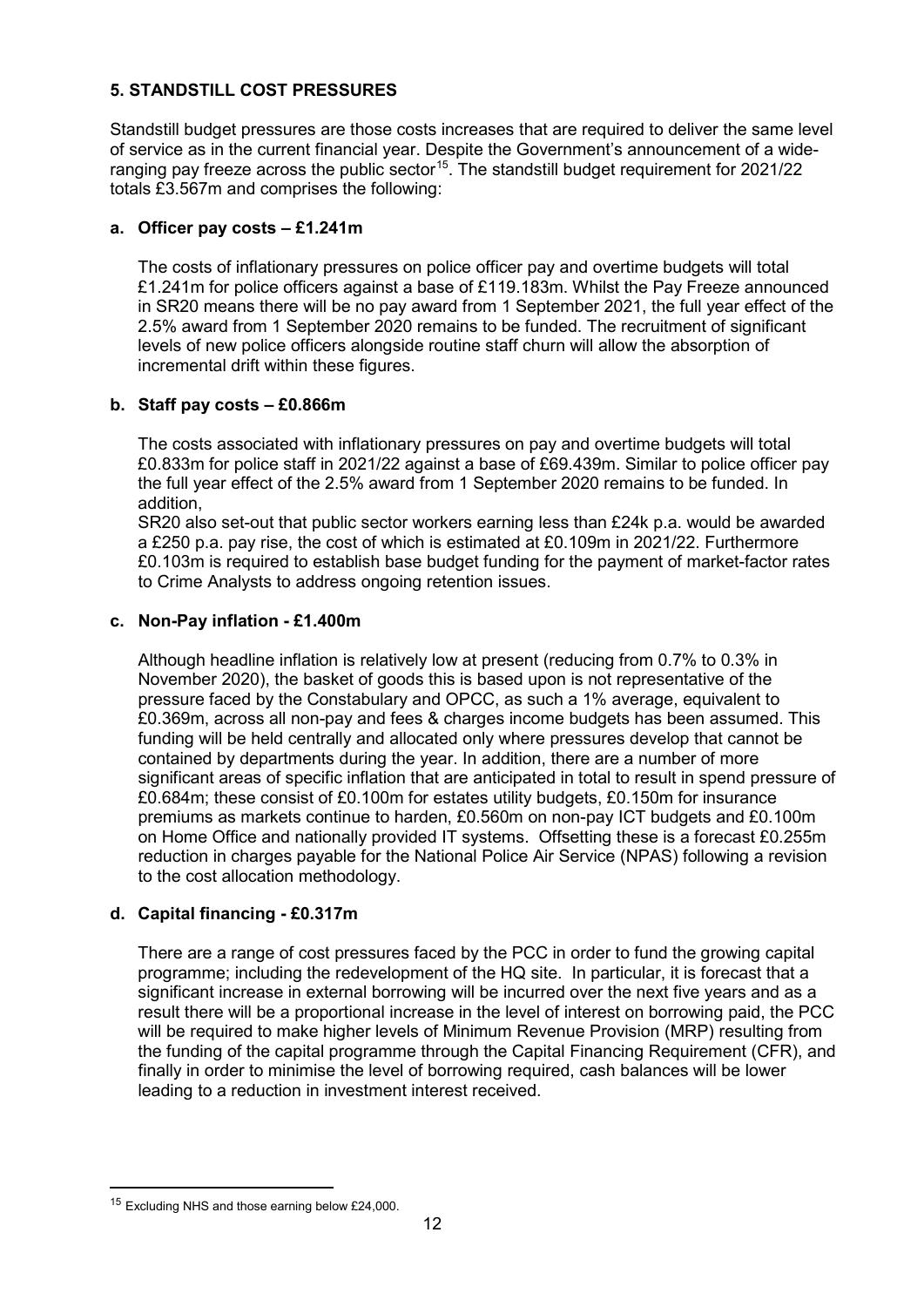#### **e. HQ Redevelopment costs - £0.146m**

Costs associated with the redevelopment of the WGC HQ that cannot be capitalised and so must be charged to revenue. Work is currently underway with consultants to review this area and figures will be adjusted for any changes in phasing or scope.

#### **f. Income reduction - £1.038m**

Whilst Police Settlement grant funding has increased for 2021/22, to a lesser extent the level of specific Police Uplift Programme grant has been reduced. Last year's grant totalled £2.564m and this has been reduced to £1.526m, resulting in a net £1.038m funding pressure.

#### **g. Local Council Tax Support (LCTS) grant – (£1.441m)**

Off-setting the standstill costs listed above is the Government's new grant funding for local council tax support. The funding recognises the additional costs of providing LCTS in 2021/22 related to elevated unemployment levels as a result of the pandemic, which may materialise as taxbase reductions (leading to less council tax income available in 2021/22) or contribute to collection fund deficits at the end of 2021/22. Hertfordshire indicative allocations of this one-off funding is £1.441m and will be paid directly to PCCs as section 31 grants early in 2021/22.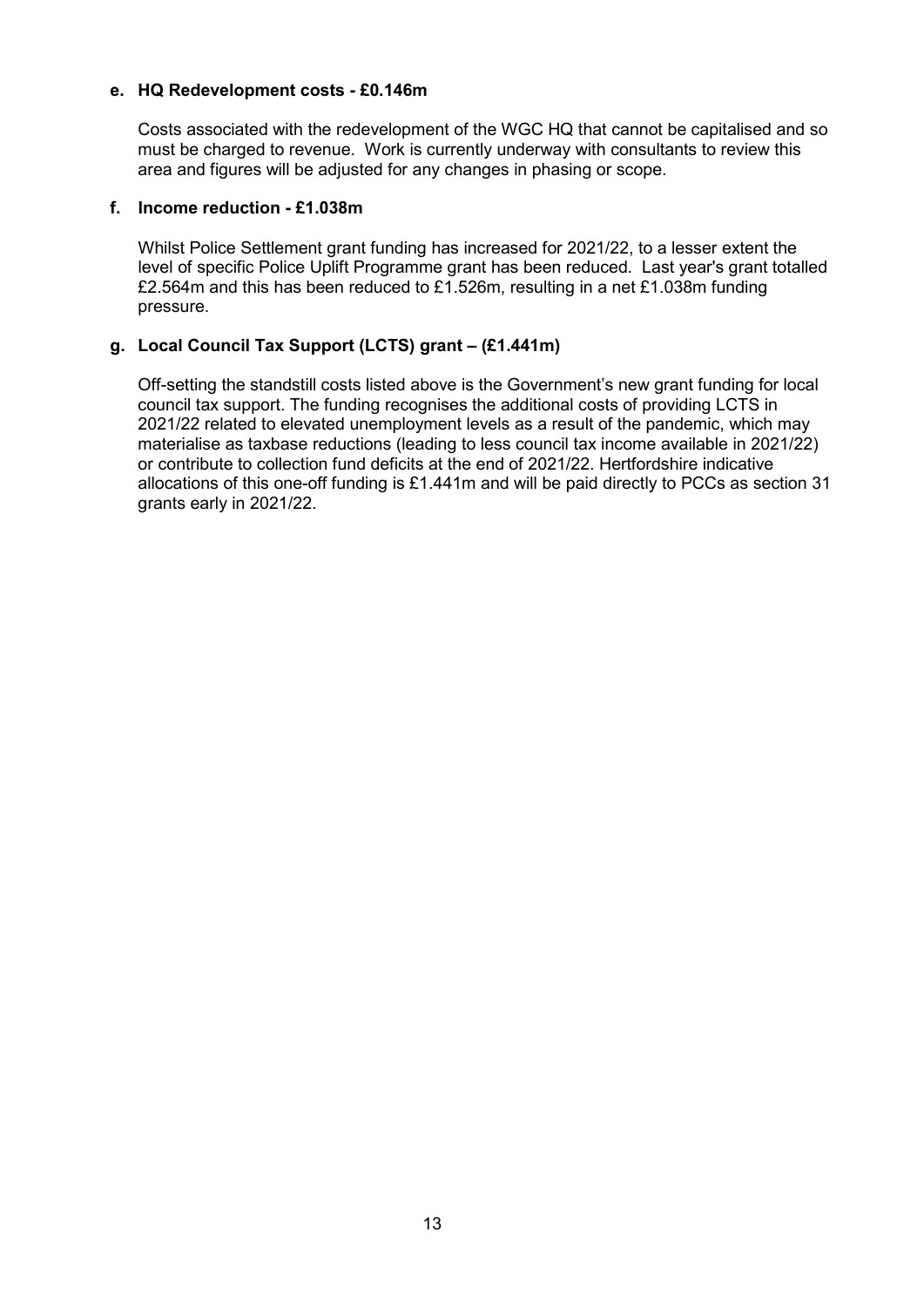# **6. EFFICIENCY SAVINGS**

The identified savings, totalling £1.508m, are focused in areas that will have the least operational impact and so the following proposals have been developed:

### **a. Energy Efficiency / Public Sector Decarbonisation - £0.050m**

This figure represents a stretch target to achieve efficiencies in utilities costs and reducing our carbon footprint through accessing Public Sector Decarbonisation funding in order to drive up the energy efficiency of the estate.

#### **b. Middle & Back Office Staff Reductions - £0.226m**

Savings in this area include the removal of 7 FTE (£0.213m) through a mix of removal of vacant posts and some minor restructuring. Further savings, totalling £0.013m will also be generated from across a range of smaller areas.

### **c. Non-Pay reductions - £0.061m**

Consolidation of a range of corporate contingencies including the Chief Constable's Initiatives Fund, the Development Fund, H&S and Staff Support into a single pot and then a reduction of 50% saving £0.041m on a risk-based basis. A further £0.020m to come from savings within the Finance department.

### **d. Vacancy Factor - £0.500m**

The establishment of a common vacancy factor for police staff across all Herts non-collaborated units. PCSO budgets have been under establishment during 2020/21 as the turnover of officers leaving to join the regulars and the need to focus recruitment and training resources on achieving the government set Police Uplift Programme recruitment targets, have served to suppress numbers. These factors will continue for the next two years and to reflect this a vacancy factor of 4.5% will be introduced to better reflect actual turnover levels in this area.

#### **e. Ways of Working - £0.200m**

<u>.</u>

Since March there has been a significant increase in the number of staff working remotely. This has been supported by investment, a growing adoption and acceptance of applications such as Microsoft Teams with on-line meetings via conference being the default position. Also, the Constabulary has seen a decrease in spend on items such as motor and train travel expenses and subsistence costs. It is anticipated that circa £0.200m can be removed from such budgets for 2021/22 onwards.

# **f. Procurement savings driven by 7 Forc[e16](#page-13-0) Procurement Function - £0.250m**

Following the establishment of the 7F procurement function in October 2019 work has been undertaken by the regional strategic lead to identify the potential to generate efficiency savings through the rationalisation of the procurement pipeline by regional contract letting. The saving of £250k represents the first phase of savings and is expected that further efficiencies will be generated in the coming years.

# **g. Beds, Cambs, Herts Collaboration - £0.221m**

These savings are within HR budgets and represent Herts' share (c.44%) of the release of 2020/21 transformation savings that were held back to fund transition costs following implementation of the HR transformation programme.

<span id="page-13-0"></span><sup>&</sup>lt;sup>16</sup> Collaboration between Herts, Beds, Cambs, Kent, Essex, Norfolk and Suffolk.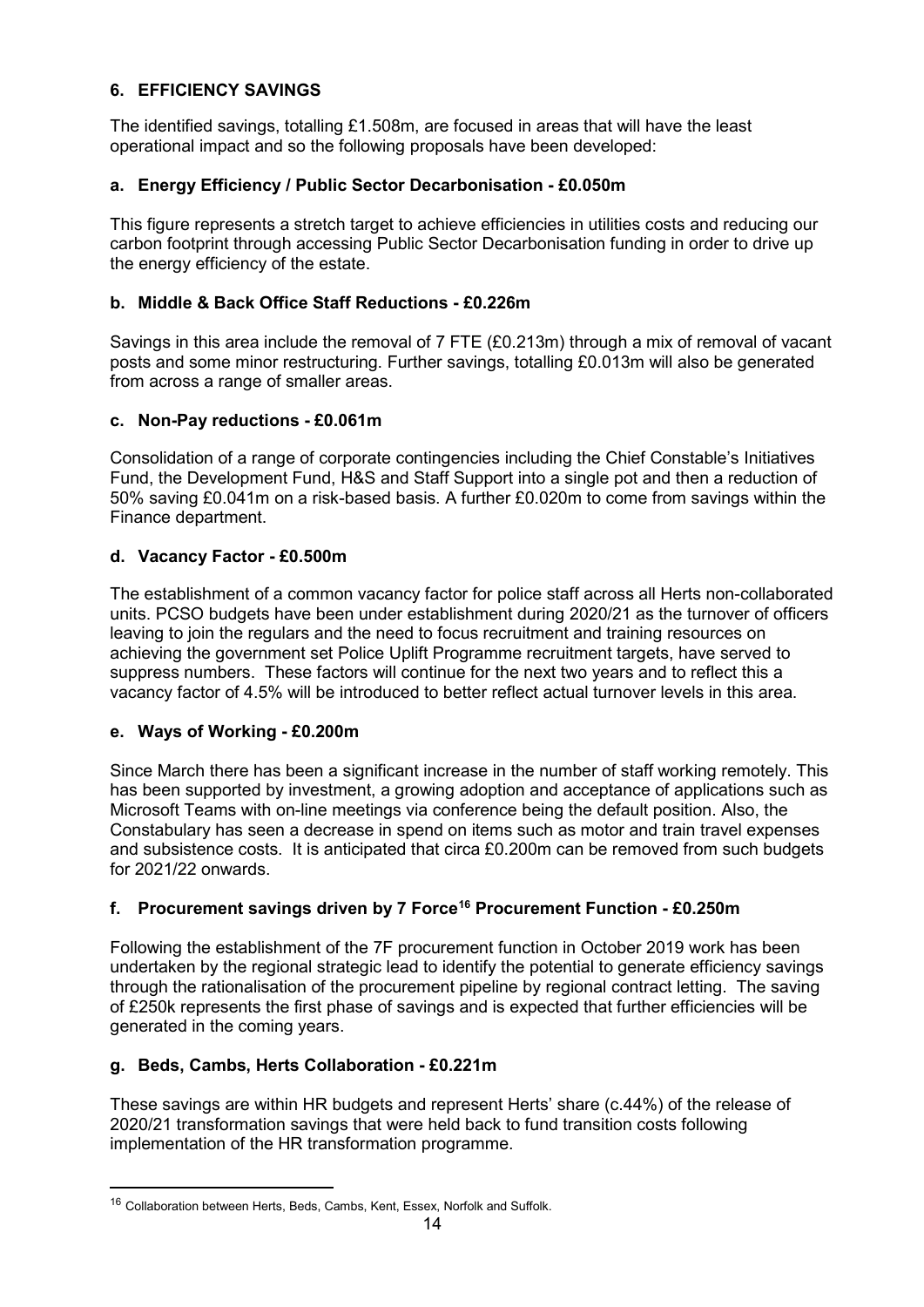# **7. INVESTMENT & GROWTH**

The PCC and Chief Constable have identified a number of areas where additional resourcing is required and these total £10.499m. These investment proposals have been developed against an assessment of capability and demand as set-out in the Force Management Statement, in the context of the police officer uplift programme and delivery of priorities in the Commissioner's Plan.

As well as meeting the Government's uplift target of 90 additional officers, the focus of this year's investment looks to accelerate the recruitment of 77 additional officers, to deliver the March 2023 uplift target as soon as possible, through the Constabulary's new Prevention First operating model and resulting in Hertfordshire having its highest ever police officer numbers  $(2,267)^{17}$  $(2,267)^{17}$  $(2,267)^{17}$ .

Prevention First is a transformational and ambitious programme which the Constabulary are embarking on. It has the potential to deliver on a wide range of benefits and reductions in demand across policing and also in our criminal justice system and wider health, social services and education. Undoubtedly it provides an opportunity to make the Constabulary more efficient and effective, preventing unnecessary spend and demand failure, and enhancing public confidence.

The uplift of officers as a result of the government investment together with the council tax raised through the precept, provides an opportunity to use those extra resources to do something new - to try some of the things that the Constabulary have wanted to do in the past, but have not had the capacity to attempt. It provides a once in a generation opportunity for policing to revitalise and re-energise the workforce in its delivery of policing services and in line with the Commissioner's Community Safety and Criminal Justice Plan (2019- 2024) make a real difference – less crime and fewer victims. Preventing people from becoming victims has always been preferable to arresting perpetrators afterwards.

Prevention First spans all parts of the organisation and will shape everything that the Constabulary does – preventing crime, victimisation, harm, demand, incidents, collisions and ASB. But also, internally - preventing unplanned absence, unnecessary spend, waste and inefficiency.

# **a. Student Officers - £7.531m**

-

2021/22 is year 2 of the national Police Uplift Programme (PUP). Whilst the government has reduced this year's target by 25% pushing the balance back one year, the constabulary still faces a target to recruit 86 territorial and 4 regional officers in order to meet its Government set target of 90 additional police officer posts. In addition to PUP officers, the force intends recruit a further 77 officer posts, which will enable the constabulary to continue the momentum toward achieving the Government's challenging recruitment target by the end of 2020/23. Recruiting Hertfordshire's largest ever police force will not only support the ability to address increased levels of demand and complexity that are being seen across the county, but enable the implementation of an ambitious and transformative Prevention First agenda. This approach seeks to change the way that officers think about crime and criminality, looking at ways to prevent crimes from occurring in the first place, with an aim of preventing victimisation, reducing offending and ultimately driving down demand.

Whilst it is anticipated that through proactive recruitment actual police officers for 2020/21 will be circa 70 above establishment at year-end, after factoring in natural turnover during 2021/22, the constabulary is faced with an ambitious recruitment programme of 252 new police officers.

<span id="page-14-0"></span><sup>17</sup> Previous highest was 2,207 - *Police Service Strength (England and Wales), 31 March 2007 (second edition)* https://webarchive.nationalarchives.gov.uk/20110218145449/http://rds.homeoffice.gov.uk/rds/hosb2007.html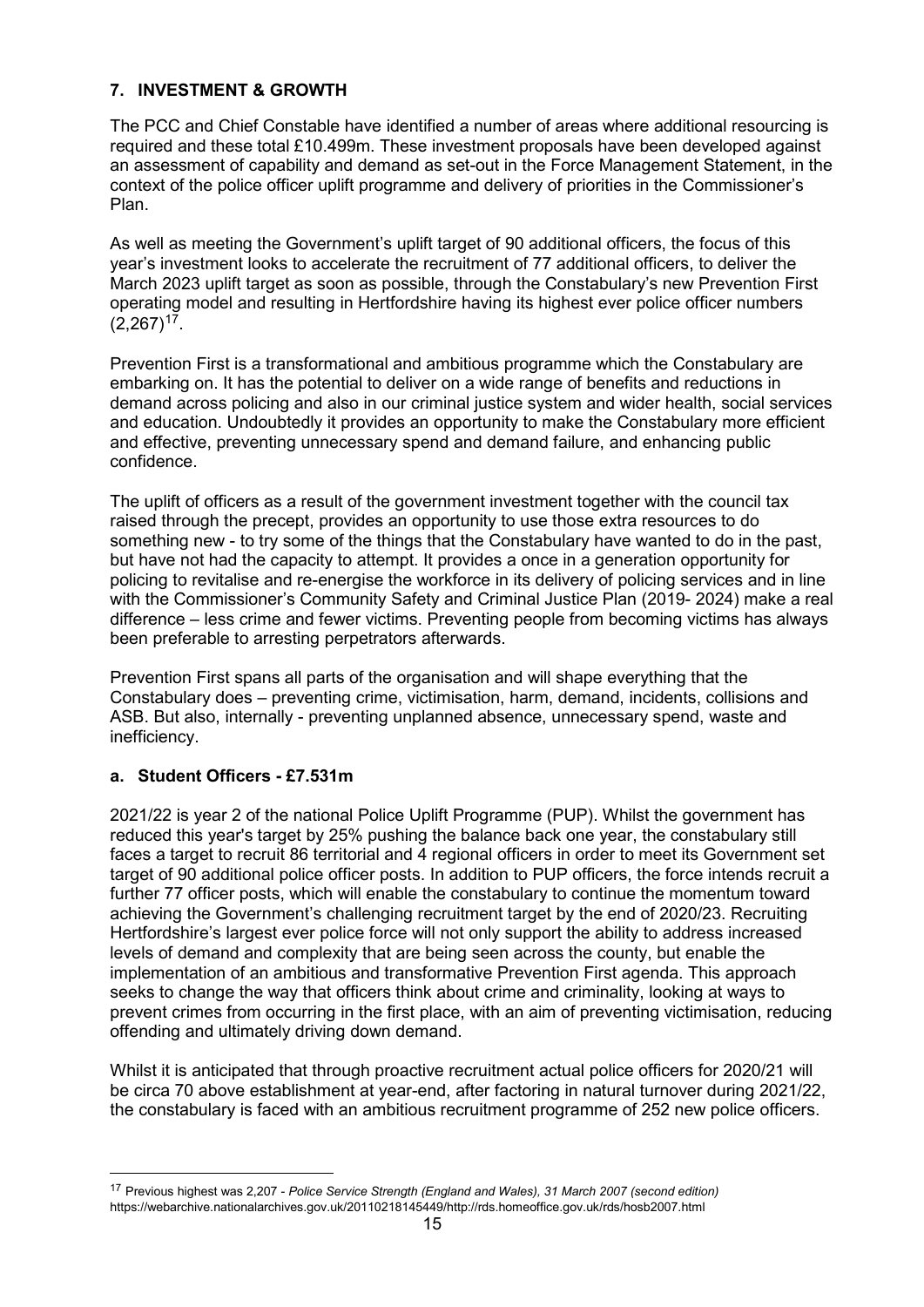2021/22 will also see the transition to the new Police Education & Qualification Framework (PEQF) police officer training regime, which will serve to greater professionalise the service and introduce degree recognition, but will also bring greater abstraction levels as student officers progress through their training. To help facilitate the above, an additional 146.5 student police officer posts (including 4 regional) will be created. Once the peak PUP recruitment is past, student officer posts will be released into operational policing leaving a core level of student posts to meet the recruitment demand associated with turnover going forward.

# **b. Investigative Support - £1.490m**

A total of £1.490m of investment will be made in Investigative Support covering a range of areas as follows:

- Digital Media Investigation Review Team (£0.571m). This dedicated team will sit under the management of the Digital Forensic Investigation Unit (DFIU) and enable early elimination of digital devices in investigations (two thirds of devices contain no useful evidence) and in doing so allow DFIU to focus on their core purpose: the downloading and presenting evidence to the standard required. The Hub will consist of a technical manager and 7 FTE Police Officers, £0.105m of non-pay costs to meet annual accreditation and changing equipment requirements.
- Phone Download Kiosks £0.231m To provide a dedicated establishment of 7 FTE police staff to resource a rationalised (12) number of kiosks. In addition, the funding will provide for a 2-year rolling upgrade programme and the meeting of annual accreditation requirements.
- Serious Fraud & Cyber Units £0.231m The Force's Cyber Unit included 5 FTE police staff posts funded by HO Police Transformation Funding that will cease in 2021/22. In 2019, prior to the PTF funding posts being recruited, the HMICFRS highlighted weakness in the Force's capacity and capability to tackle cybercrime during a formal inspection. In order to retain the current size of team in this key area, investment will be made to provide a permanent funding for these resources.
- Director of Intelligence £0.074m. Phase 1 of the Force's Intelligence review looked at governance structures and resourcing profiles for the delivery of intelligence and crime analysis functions across the organisation following a merger of those functions. The review recommended to instate a Superintendent Director of Intelligence role at a net cost of £0.074m, in order to provide the capability to thoroughly assess and understand complex areas of threat, risk and harm through the proactive understanding of complex threats.
- Offender Management Unit (OMU)<sup>18</sup>, £0.090m to fund the establishment within the LPC of the OMU through the amalgamation of Choices and Consequences (C2)[19](#page-15-1), Public Protection Unit (PPU)<sup>[20](#page-15-2)</sup> and OMU into one team and managed by an additional DCI as recommended in the Crime Investigation review.
- Investment of £0.060m to establish a Bail Management Sergeant post in CJ SMT to assist in the strategic oversight in the use and management of pre-charge bail.
- Investment of £0.030m will be made to provide funding for to meet the non-pay costs of the countywide drug test on arrest scheme.

<span id="page-15-0"></span><sup>&</sup>lt;sup>18</sup> Brings a cross-agency response to the crime and reoffending threats faced by our local communities.

<span id="page-15-1"></span><sup>&</sup>lt;sup>19</sup> Project that breaks the cycle of re-offending by targeting prolific criminals and offenders who have a genuine desire to break free from a life of crime.

<span id="page-15-2"></span><sup>&</sup>lt;sup>20</sup> Has strategic responsibility for the policy surrounding the management of sexual and other offenders that fall within th[e Multi-](https://intranet.bch.police.uk/hertfordshire/Departments/Operational-support/Safeguarding-Command/Public-Protection-Unit/Multi-Agency-Public-Protection-Arrangements.aspx)[Agency Public Protection Arrangements](https://intranet.bch.police.uk/hertfordshire/Departments/Operational-support/Safeguarding-Command/Public-Protection-Unit/Multi-Agency-Public-Protection-Arrangements.aspx) (MAPPA).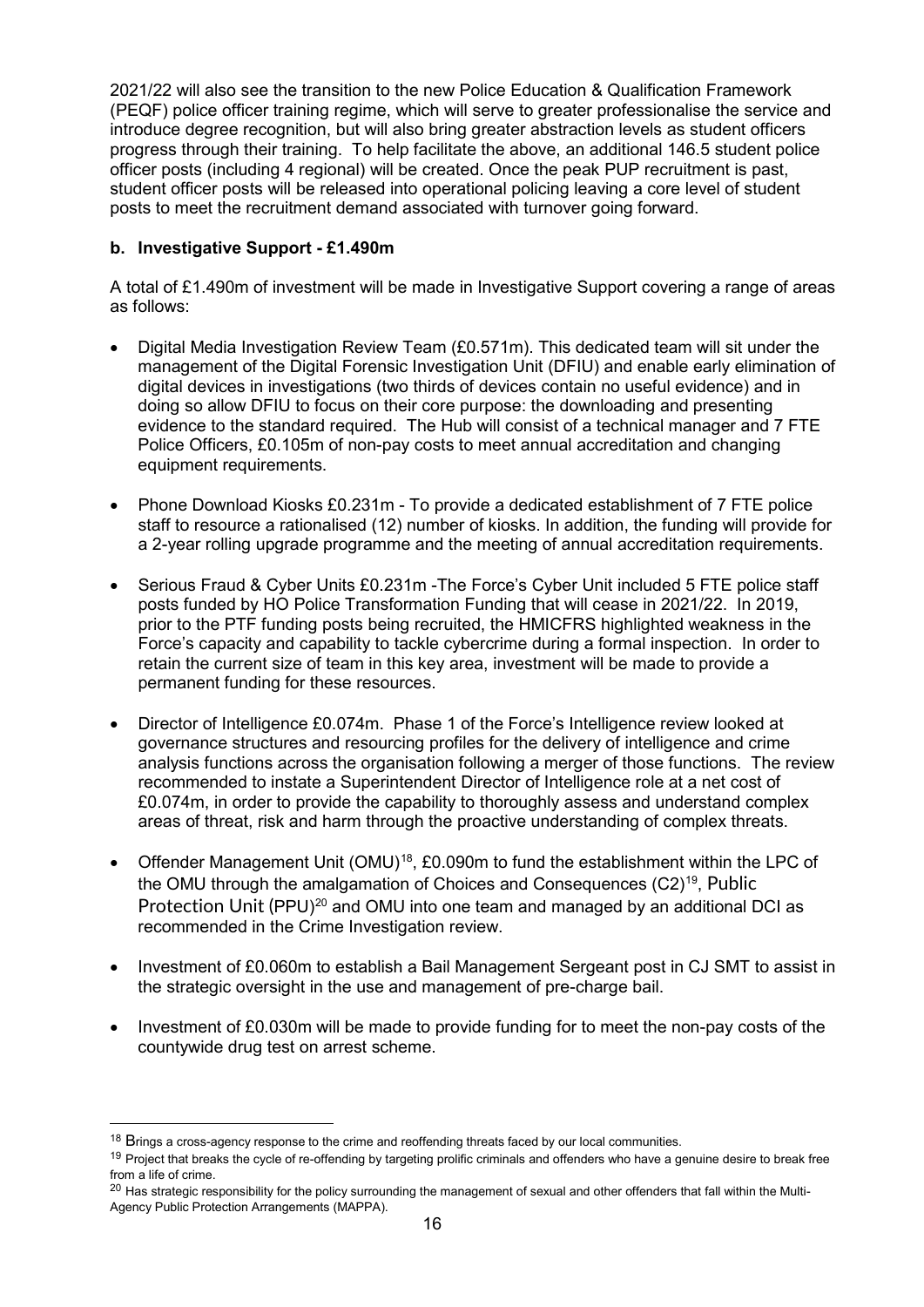# **c. Organisational Learning - £0.720m**

- Creation of Thinking and Analysis Strategic Hub (£0.125m). A Strategic Hub of 3 FTE police staff to sit within Thinking & Analysis, part of Organisational Learning. The Hub will operate at the heart of the Constabulary, enhancing capacity for planning and developing strategy at an organisational level.
- Creation of a Well-being & Blue Light Programme co-ordination post (£0.059m 1 Police Officer) sitting alongside the new Strategic Hub. The post will co-ordinate all internal Mental Health and wellbeing activity. The overall aim is for a more resilient workforce, reduced sickness and increased productivity.
- Detective Constable (DC) Accreditation Assessor 2 Police Officers £0.118m. This will ensure sufficient resources to adequately manage existing and intended demand around Diploma and Professionalising Investigation Programme (PIP2) assessments, maintenance of a PIP2 register and Crime Training.
- Probationer Development Unit (PDU) Assessors 2 Police Officers £0.118m. The growth in student officers as the Force recruits to meet its PUP targets and investment in Prevention First, together with the introduction of the Policing Education Qualifications Framework (PEQF), will significantly impact existing resourcing levels and the ability to provide necessary support and tutorship. There is a requirement for 2 additional PDU Assessors to support the development of new recruits and ensure retention rates are optimised.
- Investment of £0.223m to fund a new Diversity, Equality and Inclusion Team. In common with most forces nationally, Hertfordshire Constabulary is currently below both the national average and local demographic for BAME officers (as a % of total workforce). Increasing diversity in the organisation remains a priority and this team will coordinate efforts across the constabulary to ensure continued progress towards being truly representative of the communities of Hertfordshire.
- The Positive Action Team works closely with the Beds, Cambs & Herts (BCH) HR and covers all aspects of Police Officer recruitment: attraction, application form, SEARCH, interview, vetting and medical checks. Investment of £0.077m for the addition of 1.5 FTE Constable posts will enhance service delivery in relation to improved recruitment and positive action work, in particular focusing on the digital recruitment platform and taking a more proactive approach in relation to retention of officers with protected characteristics.

# **d. Victim Care - £0.258m**

Investment in Victim Support consists of £0.234m to create a Beacon Safeguarding HUB within Domestic Abuse Investigation and Safeguarding Unit (DAISU) to provide wrap around care for medium-risk safeguarding victims. In addition, £0.024m will be invested to establish base funding for the Older Persons Liaison Officer. This role which utilises safeguarding pathways both internally and externally (for example Herts Home Security Service (HHSS) and Herts Fire & Rescue Service and Adult Care Services).

#### **e. OPCC - £0.500m**

After implementation of the new statutory police complaints regime, when the PCC adopted the provisions to take on initial handling from the constabulary, workloads have increased and more work is done to feedback trends and prevalent complaints to the constabulary. As has been found nationally there is also an increase in reviews from when they were handled by the constabulary. To ensure statutory timescales are met and that the best results of the changes are achieved it is necessary to increase resource to handle this work by about 3.0 FTE (£0.100m). In addition, the Commissioner is providing further funding (£0.400m), through the Community Safety and Criminal Justice Plan Fund, to commission a range of services from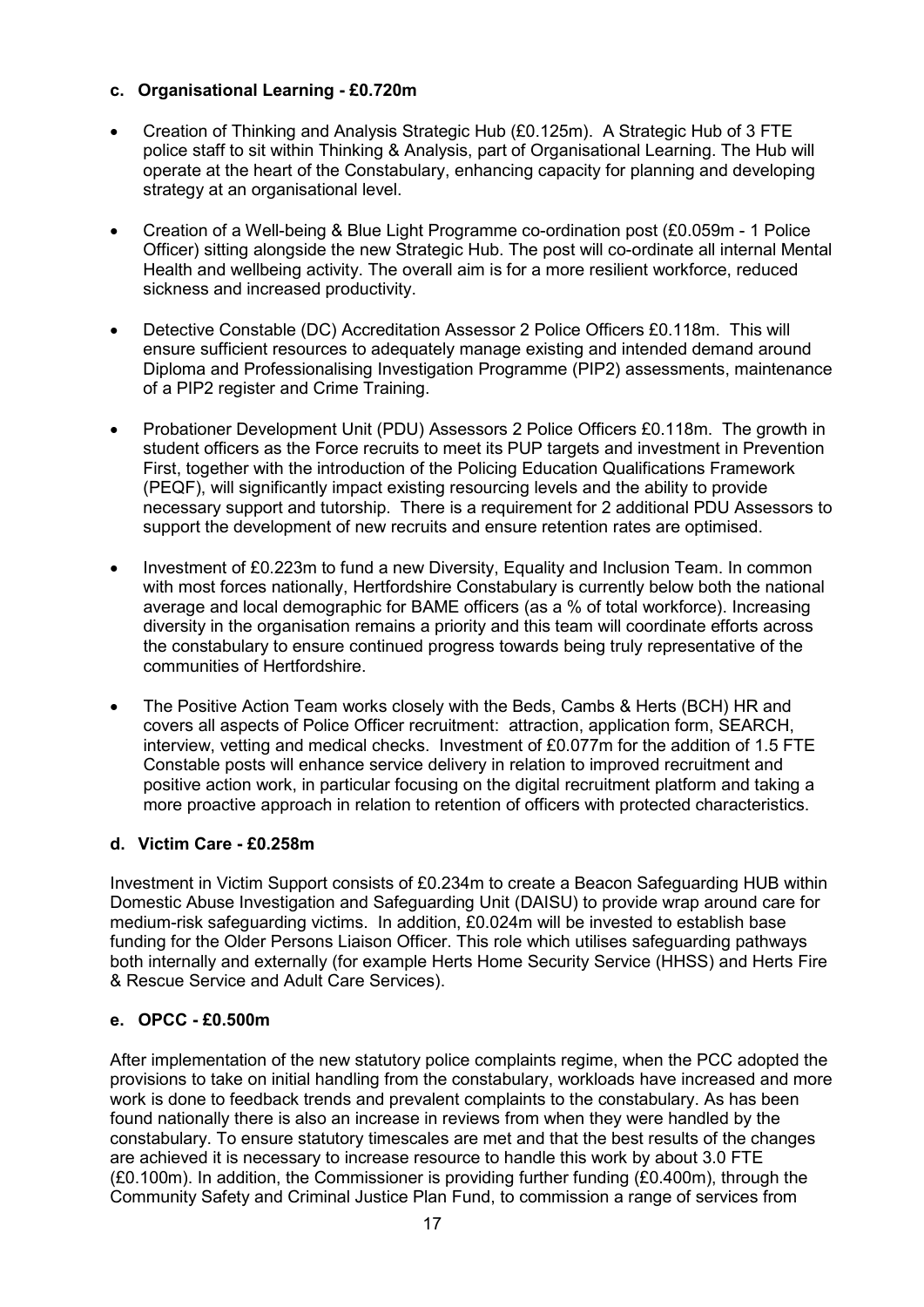public sector partners, private sector and voluntary & not-for-profit organisations to deliver the priorities detailed in his Community Safety & Criminal Justice Plan.

# **8. OFFICE OF THE POLICE & CRIME COMMISSIONER (OPCC)**

The OPCC's budget for 20[21](#page-17-0)/22 is £2.130m<sup>21</sup> (£1.964m - 2020/21), which represents 0.93% of Hertfordshire policing's net budget. This is below Government expectations that the running costs and day to day expenditure of PCCs should be less than 1 per cent of the total cost of policing<sup>[22](#page-17-1)</sup>.

The majority of the budget increase is as a result of the government's new mandated complaints regime  $(E0.100m^{23})$  $(E0.100m^{23})$  $(E0.100m^{23})$ , which was introduced in 2020/21. The remaining budget increase is due to the nationally determined pay award of 2.5% to September 2021<sup>[24](#page-17-3)</sup> and various non-pay inflationary increases (for example subscriptions to various national policing bodies)<sup>25</sup>.

### **9. OPCC GRANTS AND COMMISSIONING BUDGETS**

 $\pm$  10  $\pm$ 

-

In addition to the office budget outlined above, the Commissioner has a number of funds that allow for either the commissioning of services or issuing of grants to deliver commitments set out in the latest Community Safety & Criminal Justice Plan. It is recommended that a budget of £4.509m be allocated for 2021/22 as shown below:

| rapie lu                                                             |                                     |               |
|----------------------------------------------------------------------|-------------------------------------|---------------|
| <b>Fund Name</b>                                                     | <b>Funding Source</b>               | 2021/22<br>£m |
| Commissioner's Community Safety & Criminal Justice Fund <sup>a</sup> | <b>Base Budget</b>                  | 2.200         |
| Commissioner's Action Fund b                                         | <b>Base Budget</b>                  | 0.100         |
| Blue-light collaboration project contributions <sup>c</sup>          | <b>Base Budget</b>                  | 0.100         |
|                                                                      | Base budget funding sub-total       | 2.400         |
| Victim Support Services <sup>d</sup>                                 | Ministry of<br><b>Justice Grant</b> | 1.384         |
|                                                                      | <b>Externally funded sub-total</b>  | 1.384         |
| Road Safety Fund <sup>e</sup>                                        | Road safety<br>reserve              | 0.725         |
|                                                                      | Road safety reserve sub-total       | 0.725         |
|                                                                      | <b>Grand Total</b>                  | 4.509         |

Further details on specific funds are outlined below:

# **a. Commissioner's Community Safety & Criminal Justice Fund**

The 2021/22 financial year will see a change to the way that the OPCC allocates grant funding. The previous Community Safety Grant, Criminal Justice Innovation Fund, and Crime Prevention and Innovation Fund will be amalgamated into a single fund. The fund will seek bids to deliver specific objectives set out in the Commissioner's Community Safety and Criminal Justice Plan,

<span id="page-17-0"></span><sup>&</sup>lt;sup>21</sup> Includes £0.187m for the cost of administering the Local Criminal Justice Board and £0.171m for PCC and deputy PCC remuneration, which is determined by the Senior Salaries Review Body (SSRB).

https://www.gov.uk/government/organisations/review-body-on-senior-salaries

<span id="page-17-1"></span><sup>22</sup> https://www.gov.uk/government/publications/staff-and-budget-for-police-and-crime-commissioners/staff-and-budget-for-policeand-crime-commissioners

<span id="page-17-2"></span><sup>23</sup> Included in Section 7 Investment & Growth.

<span id="page-17-3"></span><sup>24</sup> Included within Section 5b Police Staff pay.

<span id="page-17-4"></span><sup>25</sup> Included within Section 5c. Non-pay inflation.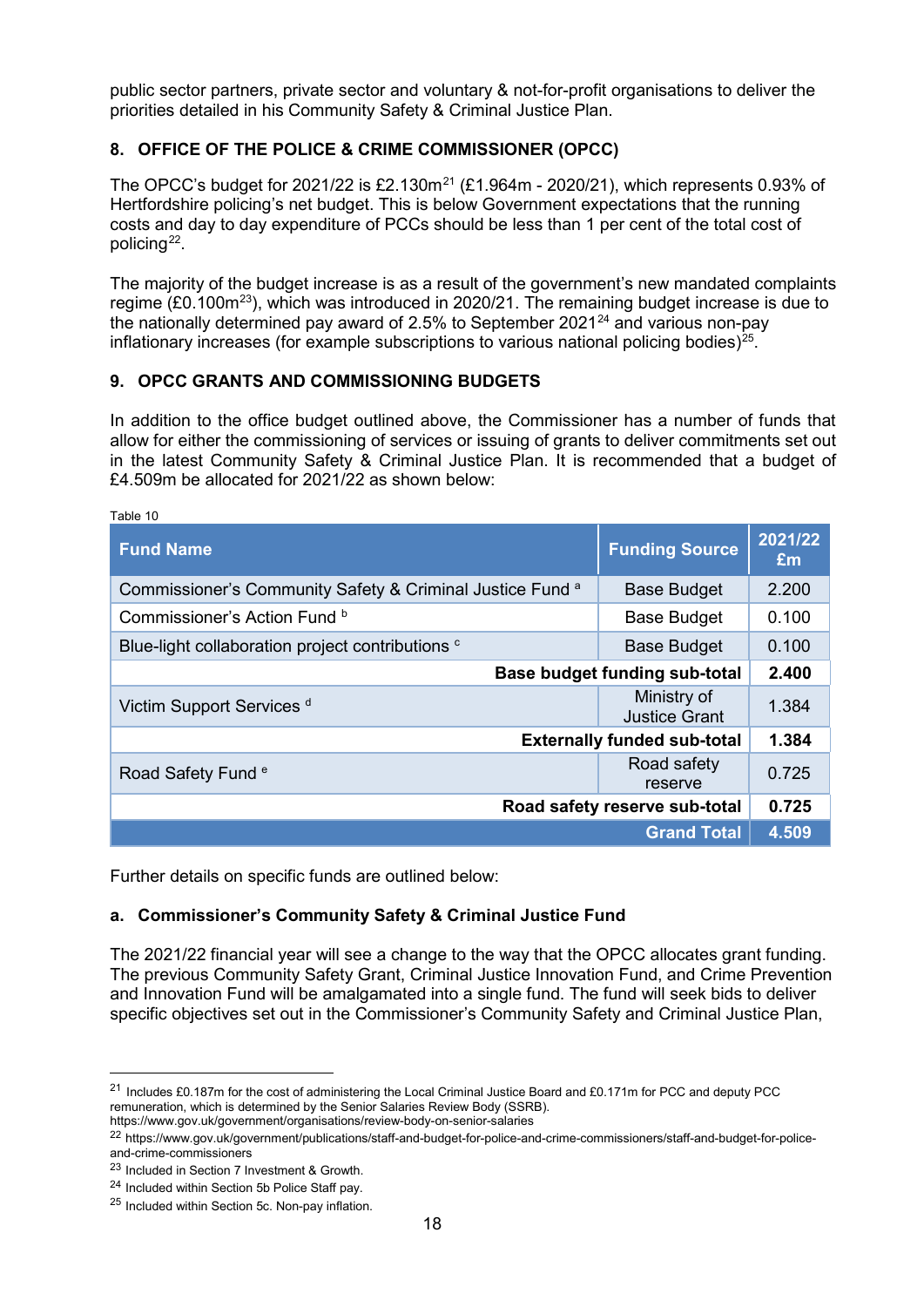and bids that support or complement the Constabulary's transformative Prevention First agenda.

The funding criteria will be released in advance of each funding round and each round will be thematically focused on the Plan's priority areas of Building on Success, Putting Victims at the Centre, Public Focus, and Business Sense. Bids will be sought from a wide range of public sector partners, from private and voluntary sector organisations, and weight will be given to those that take a partnership approach to delivery and include an element of match funding. Whilst seeking to have a clear link between funding and fulfilment of the Plan's commitments, innovative and pilot projects, particularly in the areas of criminal justice and crime prevention, will be prioritised.

#### **b. Commissioner's Action Fund**

This is administered by the Hertfordshire Community Foundation, for a 10% fee, will be available to applicants for distribution to approved projects during the course of the financial year. The is a well-established fund that is business-as-usual and so has been transferred to the base budget.

#### **c. Blue light collaboration project contributions**

In recent years there has been an increased focus on collaboration across Hertfordshire's blue light services, with initiatives such as joint drone procurement and closer working through colocation of operational services, and so there is a need to establish a budget to meet these costs going forward.

### **d. Victim Support Services**

Funded by the Ministry of Justice (MoJ), this fund enables the Commissioner to determine the most appropriate allocation to deliver victim services locally, including the delivery of victim led Restorative Justice. This funding comes from the victim's surcharge levied on offenders at Court.

#### **e. Road Safety Fund (RSF)**

The RSF balance as at 31 March 2020 stood at £2.218m (£1.860m – 2019) and is currently funding approximately £0.260m of ongoing revenue costs each year. In addition to these revenue costs it is anticipated that a further £0.465m will be expended on projects during the year; giving a total requirement of £0.725m for 2021/22.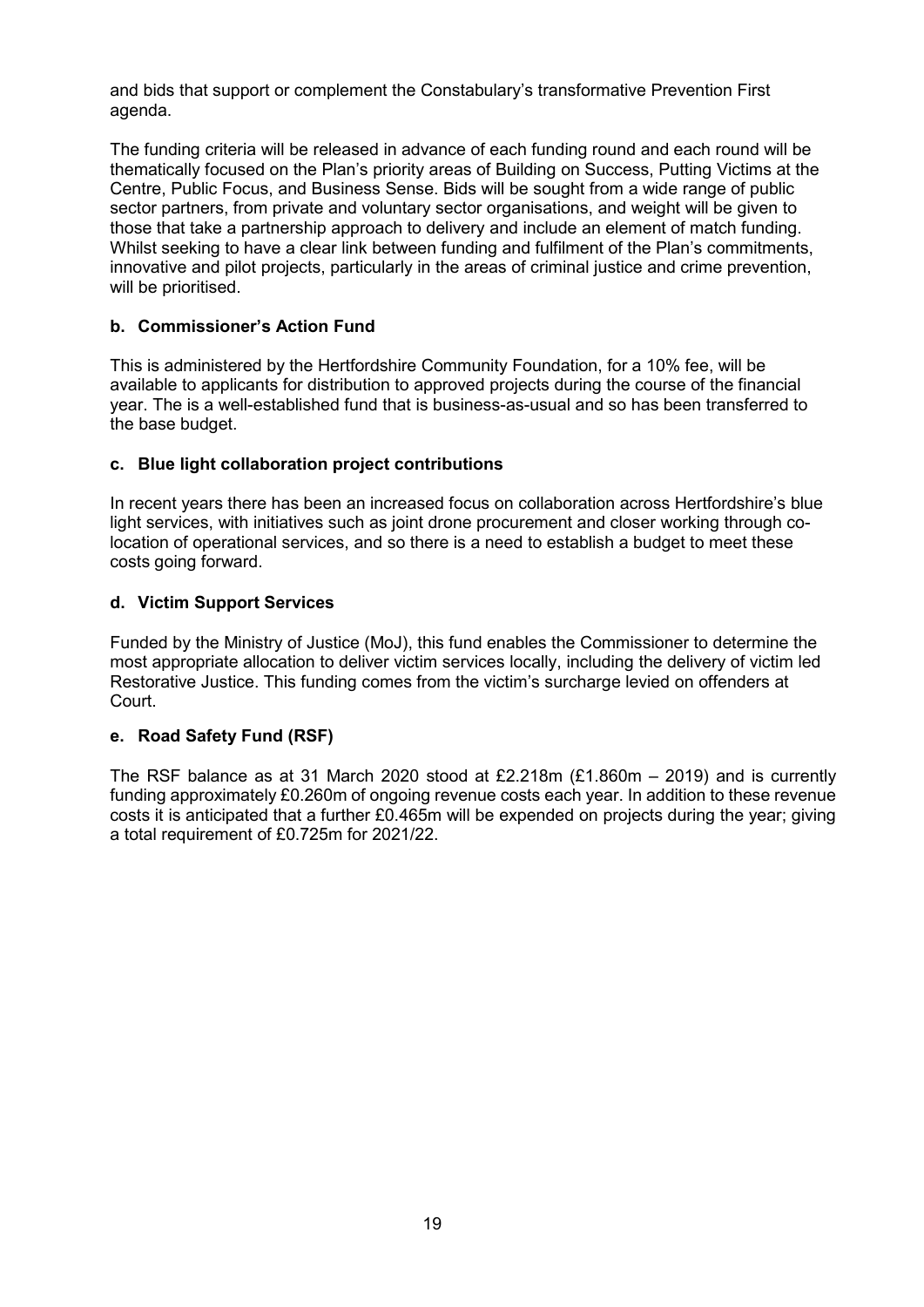The figure below illustrates the PCC elements of the overall net budget of £229.9m for 2021/22.



Figure 2 – Breakdown of the Hertfordshire policing net budget<sup>[26](#page-19-0)</sup>

Based on the preceding information the resultant draft budget (gross) is set out below:

| Table 11                      | <b>Gross Budget</b><br>2020/21<br>Em | <b>Gross Budget</b><br>2021/22<br>Em | <b>Change</b><br>£m | <b>Change</b><br>$\%$ |
|-------------------------------|--------------------------------------|--------------------------------------|---------------------|-----------------------|
| <b>Local Policing</b>         | 118.2                                | 128.1                                | 9.9                 | 8.3%                  |
| <b>Protective Services</b>    | 28.6                                 | 28.9                                 | 0.3                 | 1.2%                  |
| <b>Operational Support</b>    | 38.6                                 | 39.4                                 | 0.8                 | 2.0%                  |
| <b>Organisational Support</b> | 32.9                                 | 33.6                                 | 0.7                 | 2.2%                  |
| <b>Corporate Budgets</b>      | 10.6                                 | 11.1                                 | 0.5                 | 4.8%                  |
| <b>PCC</b>                    | 6.3                                  | 6.7                                  | 0.4                 | 6.4%                  |
| <b>Total</b>                  | 235.1                                | 247.7                                | 12.6                | 5.4%                  |

# **10. 2020-21 OUTTURN**

The latest budget monitoring (Q2) showed an overall position of a projected overspend is £0.108m (0.05%) against £217.342m net budget. This is made up of £0.091m Constabulary underspend and a £0.199m overspend on the OPCC budgets.

The Constabulary main variances are an overspend on Police Officer (£0.990m) & Police Staff pay (£0.375m) due to lower than anticipated turnover (Police Officers at 6.6% (Q2) down from 8.3% (Q1). This is offset by reduction in Covid-19 related costs (£0.831m) due to reimbursement of PPE costs already incurred and the centralised purchasing by DHSC going forward. In addition, the claiming of a proportion of lost income has contributed £0.227m and a further £0.296m from the releasing of provisions (including inflation - £0.166m).

The OPCC's variance has arisen due to the projected loss of income from Cameras, Tickets and Collisions (CTC) that contributes to Road Safety Fund in 2020/21, and this reduced from Q1 due to partial reimbursement by Government under the Income Loss Recovery Scheme.

Analysis of the current year's gross budget of £235.1m is shown in Appendix D.

<span id="page-19-0"></span><sup>26</sup> Not to scale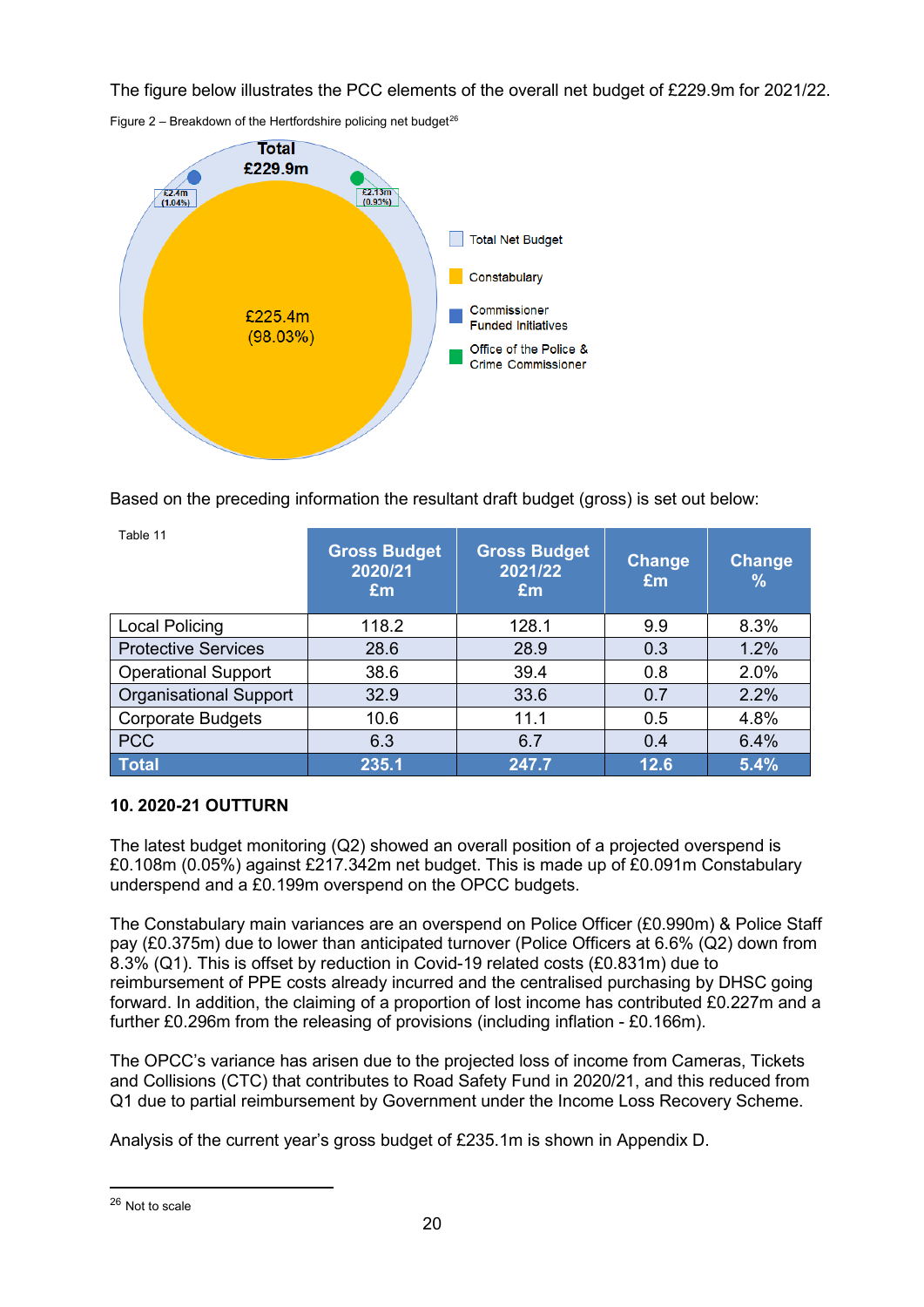# **11. RESERVES**

The Local Government Finance Act 1992 requires the Police and Crime Commissioner (PCC) to have regard to the level of cash reserves needed for meeting estimated future expenditure when calculating the council tax requirement.

The primary role of reserves is to allow financial uncertainty to be managed, and to support the organisation in meeting its legal obligation to balance its budgets, by providing a resource that cushions the impact of unexpected events. In order to assess the adequacy of unallocated general reserves (otherwise known as either general balances or the Police Fund) when setting the budget, the PCC on the advice of the two chief finance officers, should take account of the strategic, operational and financial risks facing the authority. This assessment of risk should include external risks, such as flooding, as well as internal risks, for example the ability to deliver planned efficiency savings.

As at 31 March 2021 the overall capital and revenues reserves are estimated to be £26.836m and these are expected to reduce to £19.716m by the end of 2021/22, as outlined below.

#### **a. General Reserve**

The General Reserve is a statutory contingency reserve to fund unplanned and emergency expenditure, for example to meet exceptional or extraordinary policing operations and major issues such as Covid-19. General balances are required to cover financial risks and uncertainties such as:

- unforeseen emergencies, such as a terrorist incident or major investigation;
- changes in the demand for policing;
- managing the timing of making savings;
- costs of national programmes;
- funding the first 1% of costs for major events in-line with Home Office grant rules<sup>[27](#page-20-0)</sup>; and
- uneven cashflows

The Chief Financial Officer (CFO) is required under Section 25 of the Local Government Act 2003, to review and report on the adequacy of reserves as part of budget-setting process. The PCC's level of general reserves is currently £7.000m (or 3.2% of the £217m net budget) and having carried out an assessment using currently available information, it is the CFO's professional judgement that a level of £7.715m (or 3.3% of the £231m net budget) should be established for 2021/22, as this is felt to be an appropriate percentage and cash sum. The primary drivers for this increase are the Government's statement that authorities should plan on the basis of no further funding packages to meet COVID-19 costs; the possible impact of the McLeod pension remedy; and the potential cost increase of the national Emergency Services Network (ESN) project.

It should be noted that this reserve level is still significantly below the 5% (£11.495 $m^{28}$  $m^{28}$  $m^{28}$ ) level that requires justification to be provided to the Home Office.

#### **b. Useable reserves**

<u>.</u>

Since their peak, in 2015/16, of £42.482m, these one-off resources have been utilised to protect officer numbers and fund investments. The estimated balance at the 31 March 2021 is expected to be £13.861m; a reduction of 67%. The allocations for the coming financial are shown below:

<span id="page-20-0"></span><sup>&</sup>lt;sup>27</sup> Home Office special grant rules require us to fund the first 1% of net revenue expenditure for each incident before we can submit a claim for financial assistance.

<span id="page-20-1"></span><sup>28</sup> Based on 2021/22 net revenue budget of £229.9m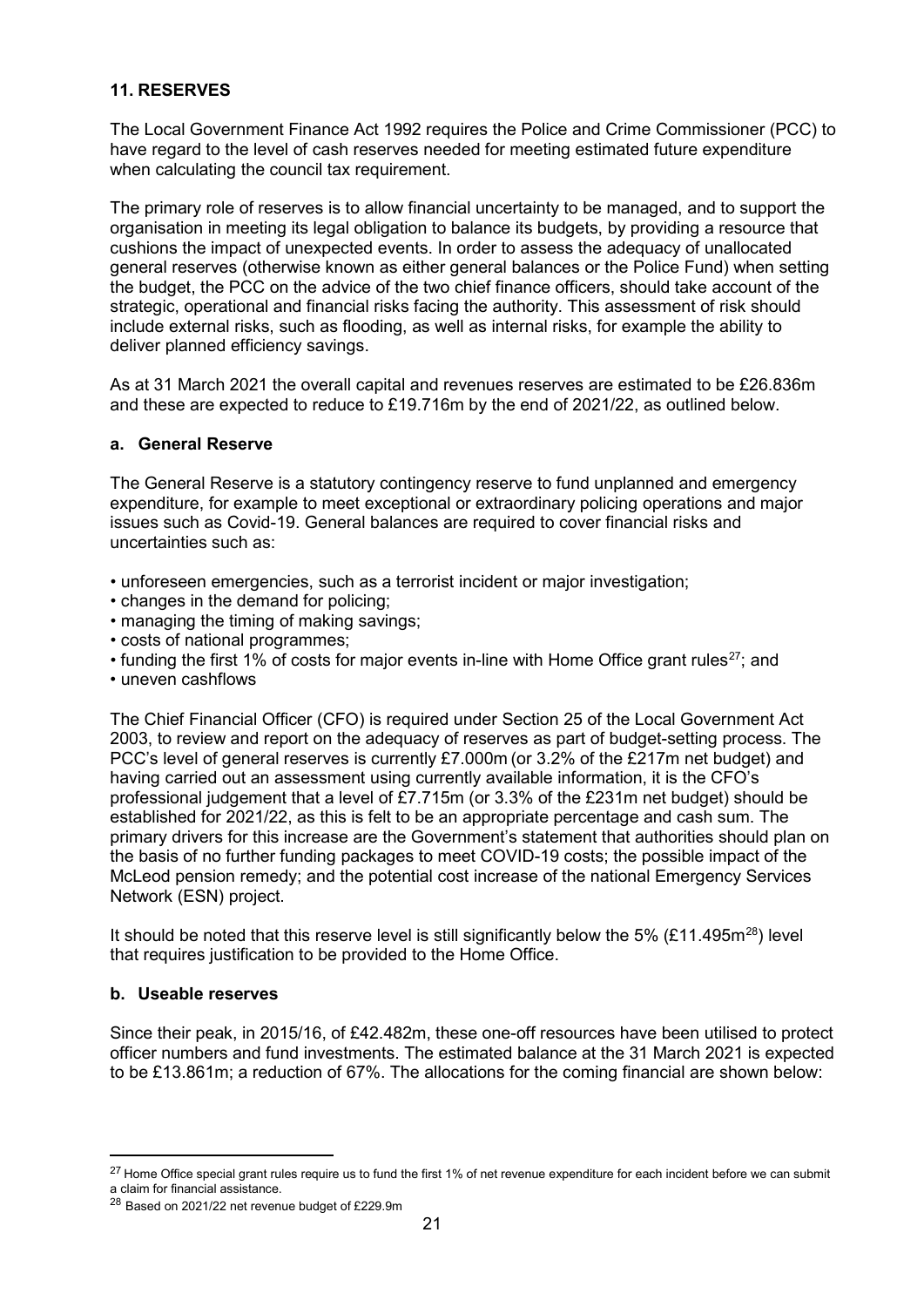|                                                      | <b>Estimated</b><br>31 March<br>2021<br><b>Opening</b><br><b>Balance</b> | <b>Planned</b><br>use in<br>2021/22 | <b>Estimated</b><br>31 March<br>2022<br><b>Closing</b><br><b>Balance</b> |
|------------------------------------------------------|--------------------------------------------------------------------------|-------------------------------------|--------------------------------------------------------------------------|
| Base Budget Support Reserve - balance b/fwd.         | 11.199                                                                   |                                     |                                                                          |
| <b>HQ Project Management Office</b>                  |                                                                          | (0.100)                             |                                                                          |
| Organisation-wide priority-based budgeting exercise* |                                                                          | (0.300)                             |                                                                          |
| Transfer to general reserve (see a. above)           |                                                                          | (0.715)                             | 10.084                                                                   |
| Victims services fund                                | 0.674                                                                    | (0.020)                             | 0.654                                                                    |
| <b>Road Safety Fund</b>                              | 1.988                                                                    | (0.725)                             | 1.263                                                                    |
| <b>Total Usable Reserves</b>                         | 13.861                                                                   | (1.860)                             | 12.001                                                                   |

 $*$  The priority-based budgeting<sup>[29](#page-21-0)</sup> project outlined above, follows on from a pilot zero-based budgeting exercise carried out by the Constabulary in 2020/21. This internally resourced work covered several support functions<sup>30</sup>, and identified a number of efficiencies; which have been incorporated within Section 6b. It also highlighted the need to source suitably qualified additional external resources to undertake a more wide-ranging holistic review of services across the Constabulary in 2021/22.

### **c. Capital reserves**

There are also accumulated capital grants and reserves totalling £5.260m which will be fully utilised by the end of 2021/22.

# **12. CAPITAL**

The high-level medium-term capital programme is shown below along with the planned sources of funding, 94% of which is expected to come from external borrowing.

| <b>Capital Programme</b>        | 2021/22<br>£m | 2022/23<br>£m | 2023/24<br>Em | 2024/25<br>£m | <b>Total</b><br>Em <sub>1</sub> |
|---------------------------------|---------------|---------------|---------------|---------------|---------------------------------|
| HQ redevelopment                | 4.064         | 15.372        | 33.033        | 11.948        | 64.417                          |
| <b>Watford Police Station</b>   | 1.650         | 150           | -             |               | 1.800                           |
| <b>Estates minor works</b>      | 410           | 250           | 250           | 250           | 1.160                           |
| Other estates                   | 480           | 2.650         | 2.650         | 150           | 5.930                           |
| <b>ICT</b>                      | 3.039         | 2.781         | 2.781         | 2.781         | 11.382                          |
| Fleet                           | 1.808         | 1.838         | 1.869         | 1.899         | 7.414                           |
| <b>ESN</b>                      | 642           | 3.413         | 3.405         | 960           | 8.420                           |
| <b>Technical and Specialist</b> | 574           | 359           | 359           | 359           | 1.651                           |
| Uplift (Estates. fleet. ICT)    | 300           | 300           | 300           | 300           | 1.200                           |
| <b>Total Capital</b>            | 12.967        | 27.113        | 44.647        | 18.647        | 103.374                         |

Table 13

-

 $T$ able 12

<span id="page-21-0"></span><sup>&</sup>lt;sup>29</sup> Allocates the service's resources in line with already established priorities.

<span id="page-21-1"></span><sup>30</sup> For example, Finance, ICT, Communications and Legal.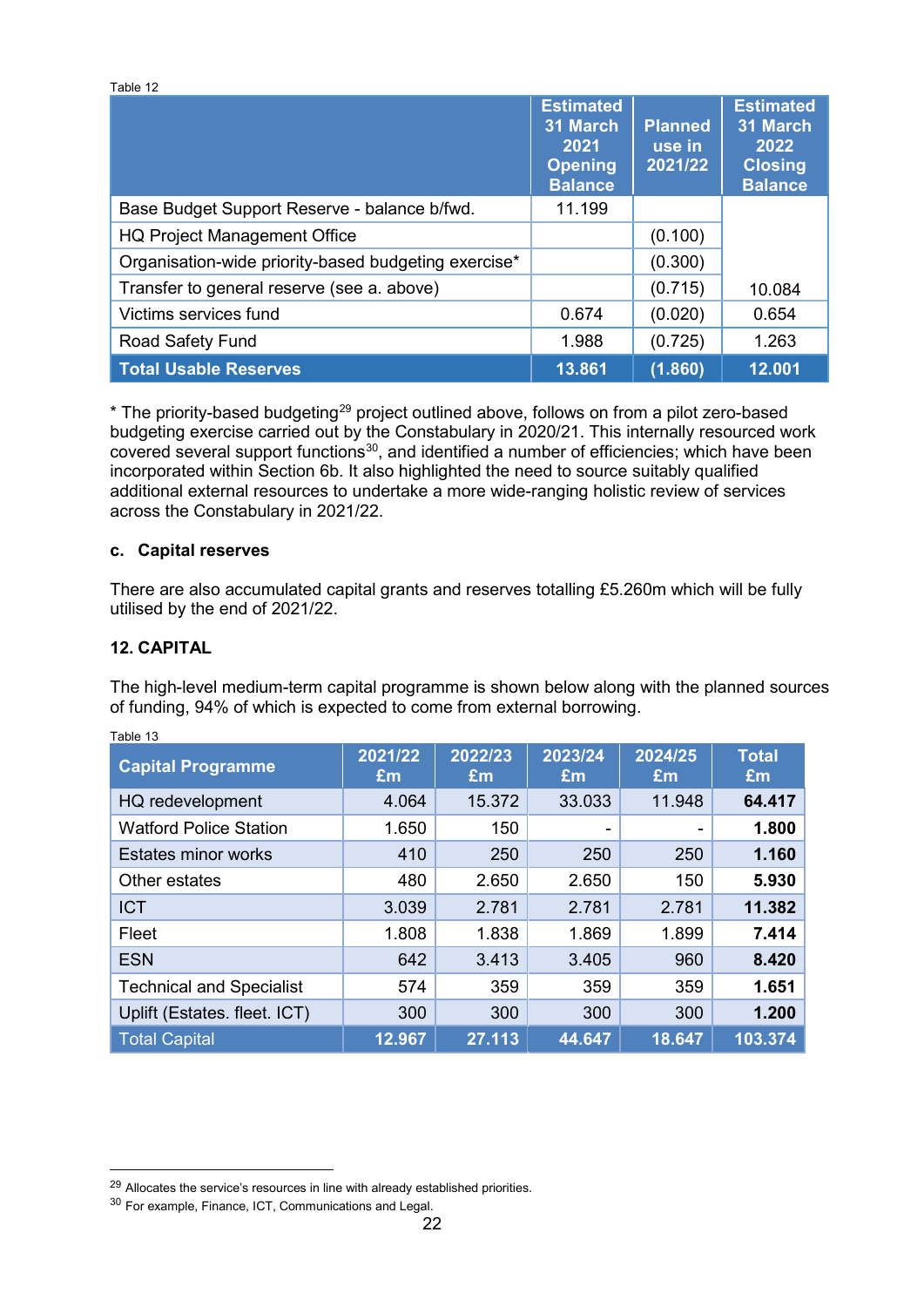The above programme will be financed as follows:

| Table 14                                            |               |               |               |               |             |
|-----------------------------------------------------|---------------|---------------|---------------|---------------|-------------|
| <b>Financing</b>                                    | 2021/22<br>Em | 2022/23<br>Em | 2023/24<br>£m | 2024/25<br>£m | Total<br>Em |
| Capital grant                                       | 157           | 157           | 157           | 157           | 628         |
| Capital receipts*                                   | 5.260         | 0             | 0             | 0             | 5.260       |
| <b>Capital Financing</b><br>Requirement (Borrowing) | 7.550         | 26.956        | 44.490        | 18.490        | 97.486      |
| Revenue Contribution to<br>Capital Outlay           | 0             | 0             | 0             | 0             | 0           |
| <b>Total Financing</b>                              | 12.967        | 27.113        | 44.647        | 18.647        | 103.374     |

\* Aside from the £5.260m of ring-fenced capital receipts currently held within reserves (which have accumulated from prior year disposals) there are currently no asset disposals identified

In addition to the programme outlined above there are a number of major projects (that are listed below) which have not been factored into the capital programme at this stage. These are not sufficiently developed to be able to determine the size and timing of any financial commitments. However, subject to any business case approvals. they may incur some enabling costs in the short to medium-term.

| Table 15                                                  |
|-----------------------------------------------------------|
| <b>Potential capital projects</b>                         |
| Longfield joint training centre redevelopment             |
| Armed Policing Unit (APU) range facilities                |
| North Herts rebuild/refurbishment                         |
| Operational Support Unit (OSU) training site re-provision |

that would generate capital receipts in the medium-term.

# **13. MEDIUM-TERM FINANCIAL PLAN (MTFP)**

The table below provides a high-level summary of the medium-term plan and the following assumptions have been made in its construction.

| <b>Variable</b>         | 2021/22<br>Em | 2022/23<br>Em | 2023/24<br>Em | 2024/25<br>Em | <b>Narrative</b>                                                                                        |
|-------------------------|---------------|---------------|---------------|---------------|---------------------------------------------------------------------------------------------------------|
| Taxbase                 | $(0.64\%)$    | 0.75%         | 1.40%         | 1.40%         | Gradual year-on-year growth back to<br>pre-2020 levels                                                  |
| Collection Fund £       | (0.167)       | 0.000         | 0.100         | 0.200         | Collection fund deficit carried forward<br>of £0.104m <sup>31</sup> Move toward surplus<br>after year 2 |
| <b>Grant Increase</b>   | 5.5%          | $0.0\%$       | 1.0%          | 2.0%          | Cash flat in year 1 of CSR. increasing<br>incrementally in years 2 & 3.                                 |
| Pay Inflation           | $0.0\%$       | $0.0\%$       | 1.0%          | 2.0%          | Linked to core grant assumption. Pay<br>constraint in early years of 3-year<br>CSR.                     |
| Non-Pay Inflation       | $1.0\%$       | $1.0\%$       | 1.0%          | 2.0%          | CPI expected to gradually rise to 1.9%<br>by 2024 <sup>32</sup>                                         |
| Precept increase £ p.a. | 15.00         | 5.00          | 5.00          | 5.00          | Reversion to cap of £5.00 flexibility                                                                   |

Table 16

<sup>&</sup>lt;u>.</u> <sup>31</sup> See section 4b.

<span id="page-22-1"></span><span id="page-22-0"></span><sup>32</sup> Office for Budget Responsibility (OBR) - *Economic and fiscal outlook – November 2020 https*://obr.uk/docs/ExecSumm\_November\_2020.pdf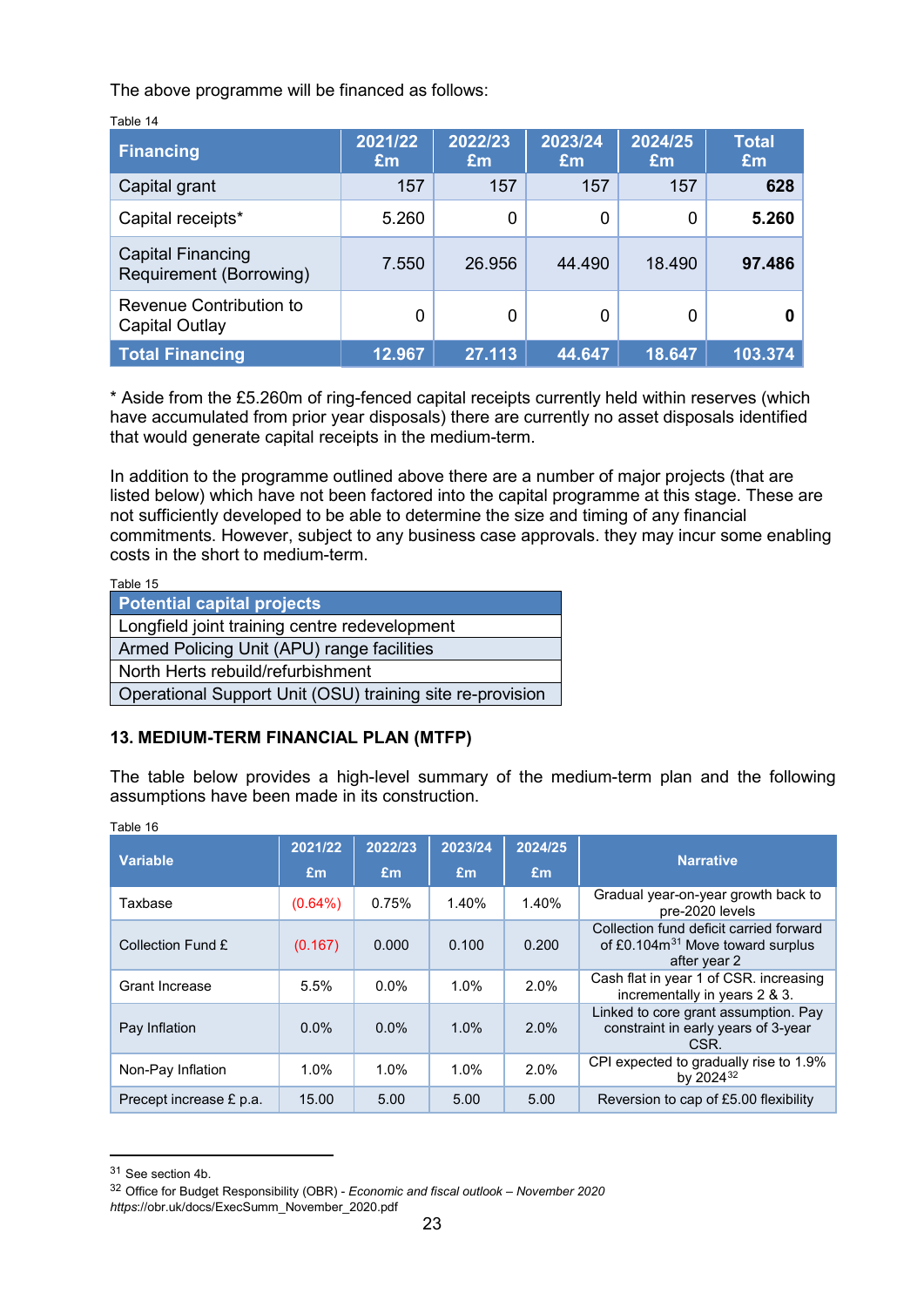- Full-year effect of funding permanent establishment of 2,190 officers and further uplift on officers above this level is fully funded £ for £ by specific grant;
- Growth and pressures of additional £0.500m per annum;
- No growth assumed beyond 2021/22; and
- Savings applied to all non-police pay costs.

| <b>MTFP budget elements</b>  | 2021/22 | 2022/23 | 2023/24 | 2024/25 | <b>Total</b> |
|------------------------------|---------|---------|---------|---------|--------------|
|                              | £m      | Em      | Em      | £m      | Em           |
| <b>Core Grant</b>            | (7.351) | 0.000   | (1.342) | (2.711) | (11.404)     |
| Taxbase & Collection fund    | 1.545   | (0.886) | (1.484) | (1.536) | (2.361)      |
| Standstill costs             | 3.567   | 3.293   | 4.986   | 7.221   | 19.019       |
| Growth & pressures           | 10.499  | 0.500   | 0.500   | 0.500   | 12.047       |
| Precept increase             | (6.752) | (2.268) | (2.299) | (2.332) | (13.651)     |
| Savings                      | (1.508) | (0.639) | (0.361) | (1.142) | (3.650)      |
| <b>Cumulative budget gap</b> | -       | -       | ш       | ш       | -            |

Table 17

The Comprehensive Spending Review (CSR) is expected next year. which will cover the period 2022-23 to 2024-25 and will be the opportunity for the government to give the PCC financial certainty to deliver the policy objectives over the next three or four years.

The following may be available, if required, to mitigate the potential budget gap:

- Hertfordshire has already identified additional savings; albeit they may be more difficult to achieve and more impactful in nature;
- The holistic priority-based-budgeting exercise in 2021/22 will identify efficiencies; and
- Additional savings that will be generated through 7 Force procurement.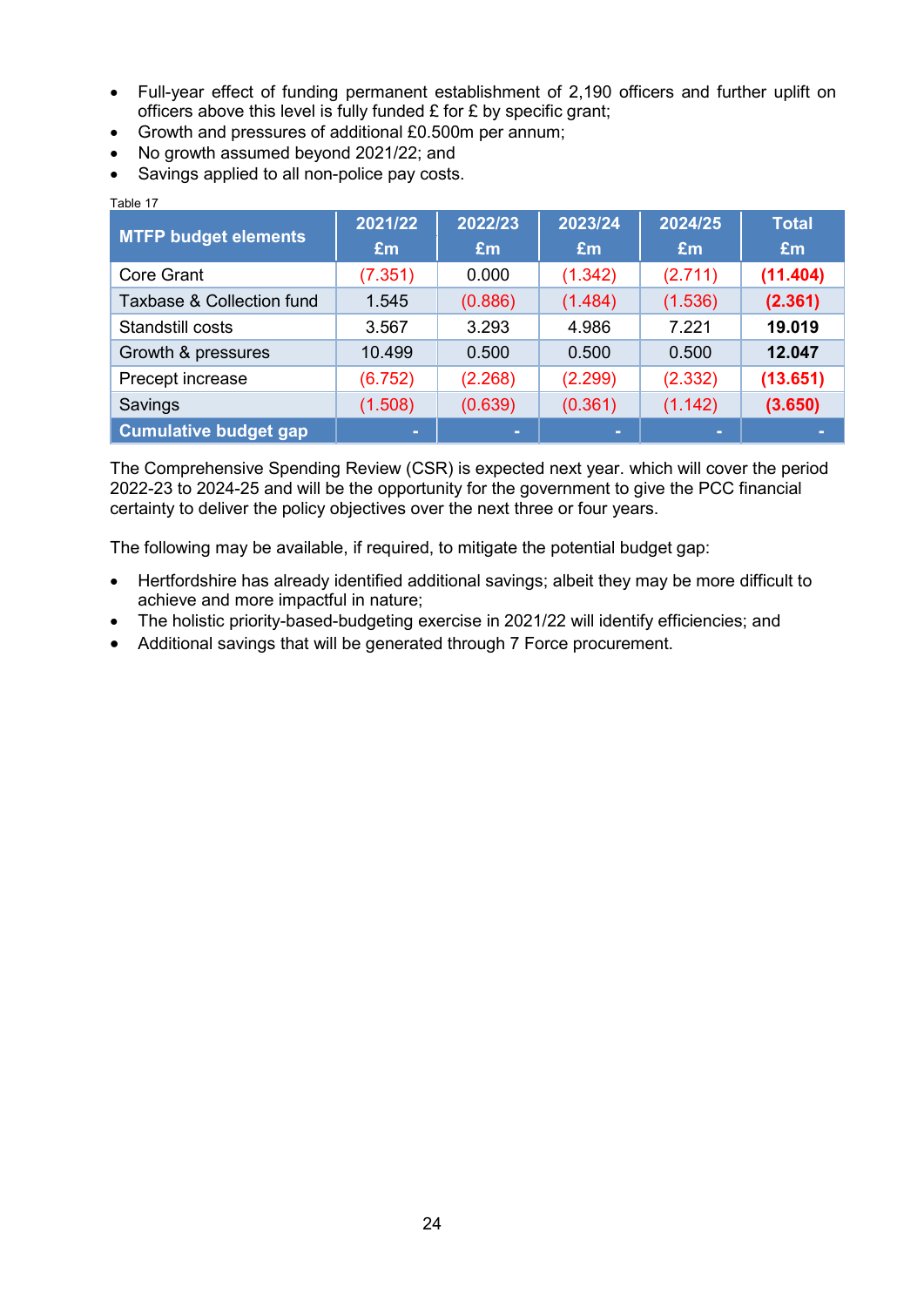# **APPENDICES**

# **Appendix A – Detailed historical top slices/reallocations**

| <b>Police Funding Priority</b>                                                       | 2017/18<br>£m  | 2018/19<br>£m | 2019/20<br>£m  | 2020/21<br>£m  | 2021/22<br>£m | Increase/<br>(decrease)<br>on 2020/21<br>£m |
|--------------------------------------------------------------------------------------|----------------|---------------|----------------|----------------|---------------|---------------------------------------------|
| <b>Public Finance Initiatives</b>                                                    | 73.0           | 73.0          | 73.0           | 72.8           | 71.6          | (1.2)                                       |
| Police technology programmes                                                         | 417.0          | 495.0         | 495.0          | 498.4          | 484.7         | (13.7)                                      |
| Arm's length bodies                                                                  | 54.0           | 63.0          | 63.0           | 73.1           | 70.5          | (2.6)                                       |
| Police Uplift Programme                                                              |                |               |                | 16.5           | 14.5          | (2.0)                                       |
| National Operational Policing Units (including football policing and wildlife crime) | $\blacksquare$ |               |                | 2.9            | 2.9           | 0.0                                         |
| Top-ups to NCA and ROCUs (as of 2021/22. this only applies to ROCUs)                 |                |               | 56.0           | 56.8           | 4.9           | (51.9)                                      |
| Strengthening the response to Organised Crime                                        | 28.0           | 42.0          | 90.0           | 140.0          | 146.3         | 6.3                                         |
| <b>Counter Terrorism</b>                                                             | ۰              |               | $\blacksquare$ | 32.4           | 32.5          | 0.1                                         |
| <b>National Capability Programmes</b>                                                | $\blacksquare$ |               | $\blacksquare$ | 47.0           | 38.7          | (8.3)                                       |
| Forensics                                                                            |                |               |                | 28.6           | 25.6          | (3.0)                                       |
| <b>Special Grant</b>                                                                 | 50.0           | 93.0          | 73.0           | 80.9           | 54.8          | (26.1)                                      |
| Pre-charge bail                                                                      | 15.0           | 4.0           | 4.0            | 2.0            | 2.0           | 0.0                                         |
| <b>Serious Violence</b>                                                              | ۰              | $\sim$        | $\blacksquare$ | 38.9           | 38.9          | 0.0                                         |
| <b>PRUM (Transition from EU Systems)</b>                                             | ۰              |               | $\sim$         | 1.8            | $\mathbf 0$   | (1.8)                                       |
| HO STAR (Science Technology & Research)                                              |                |               |                | 8.0            | $\mathbf{0}$  | (8.0)                                       |
| <b>Blue Light Commercial</b>                                                         |                |               |                | 3.7            | 5.0           | 1.3                                         |
| <b>Police Now</b>                                                                    | ۰              |               |                | 7.0            | 7.0           | 0.0                                         |
| <b>Safer Streets Fund</b>                                                            |                |               | ۰              | 10.0           | 20.0          | 10.0                                        |
| Science Technology and Research                                                      | ۰              |               | $\blacksquare$ | $\Omega$       | 5.2           | 5.2                                         |
| <b>International Crime Coordination Centre</b>                                       | ۰              |               |                | $\overline{0}$ | 5.0           | 5.0                                         |
| <b>National Policing Capabilities (NPCC)</b>                                         |                |               |                | $\overline{0}$ | 3.2           | 3.2                                         |
| Total Reallocations and adjustments (£m)                                             | 637.0          | 770.0         | 854.0          | 1.120.8        | 1.033.3       | (87.5)                                      |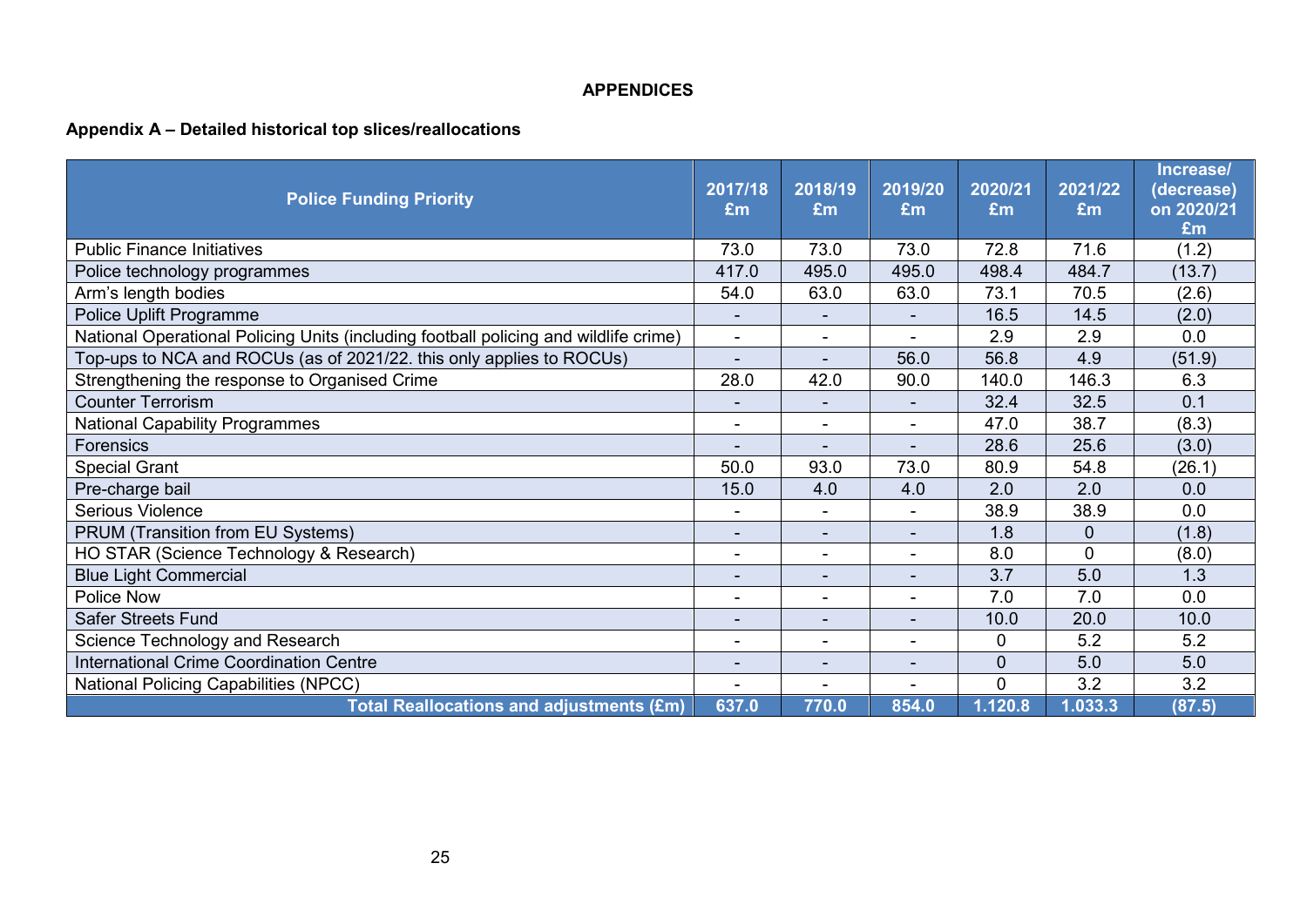

#### **Appendix B – 2021/22 Precept comparison across shire county police forces assuming all adopt £15 increase**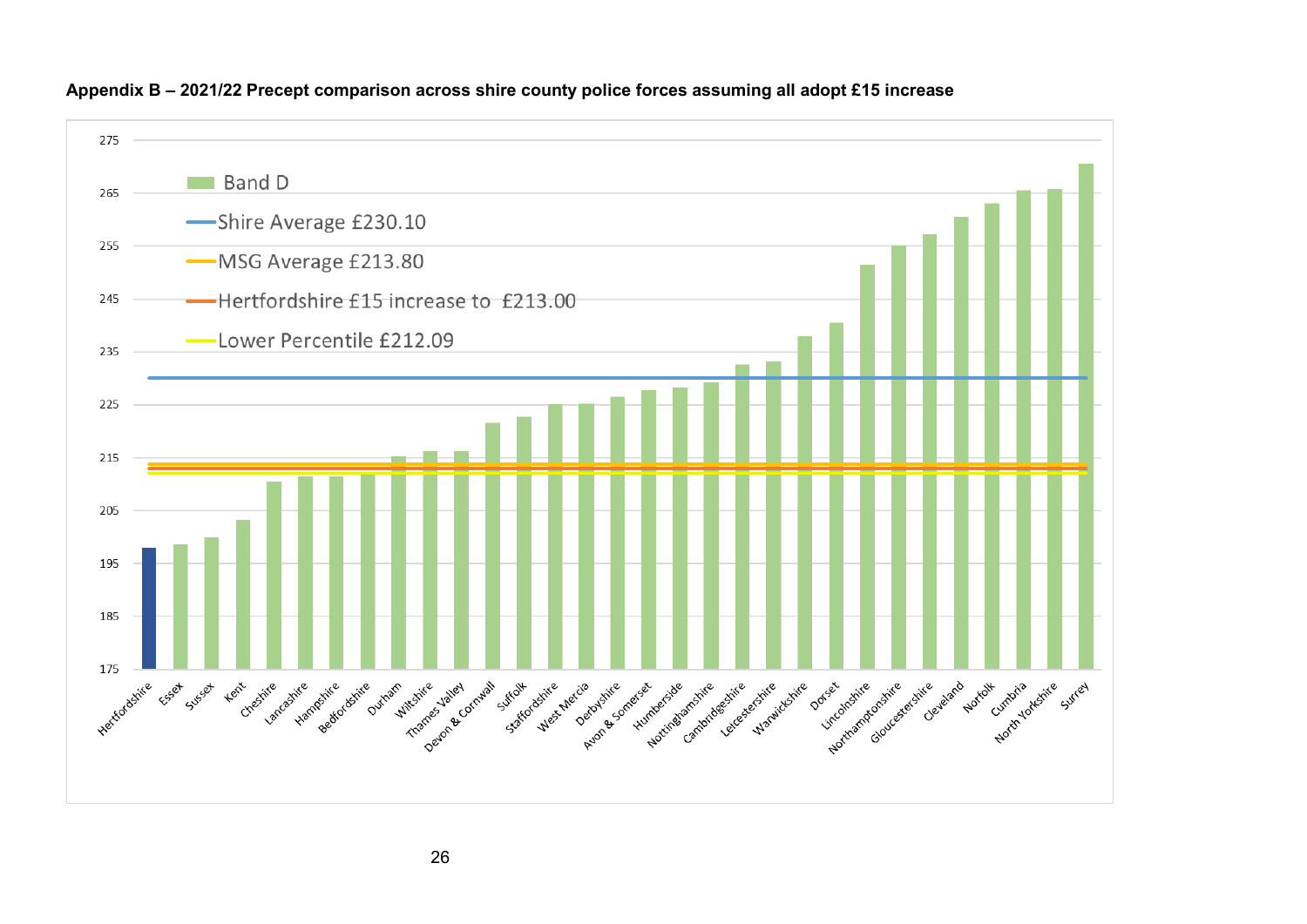

© www.gbmaps.com - 2020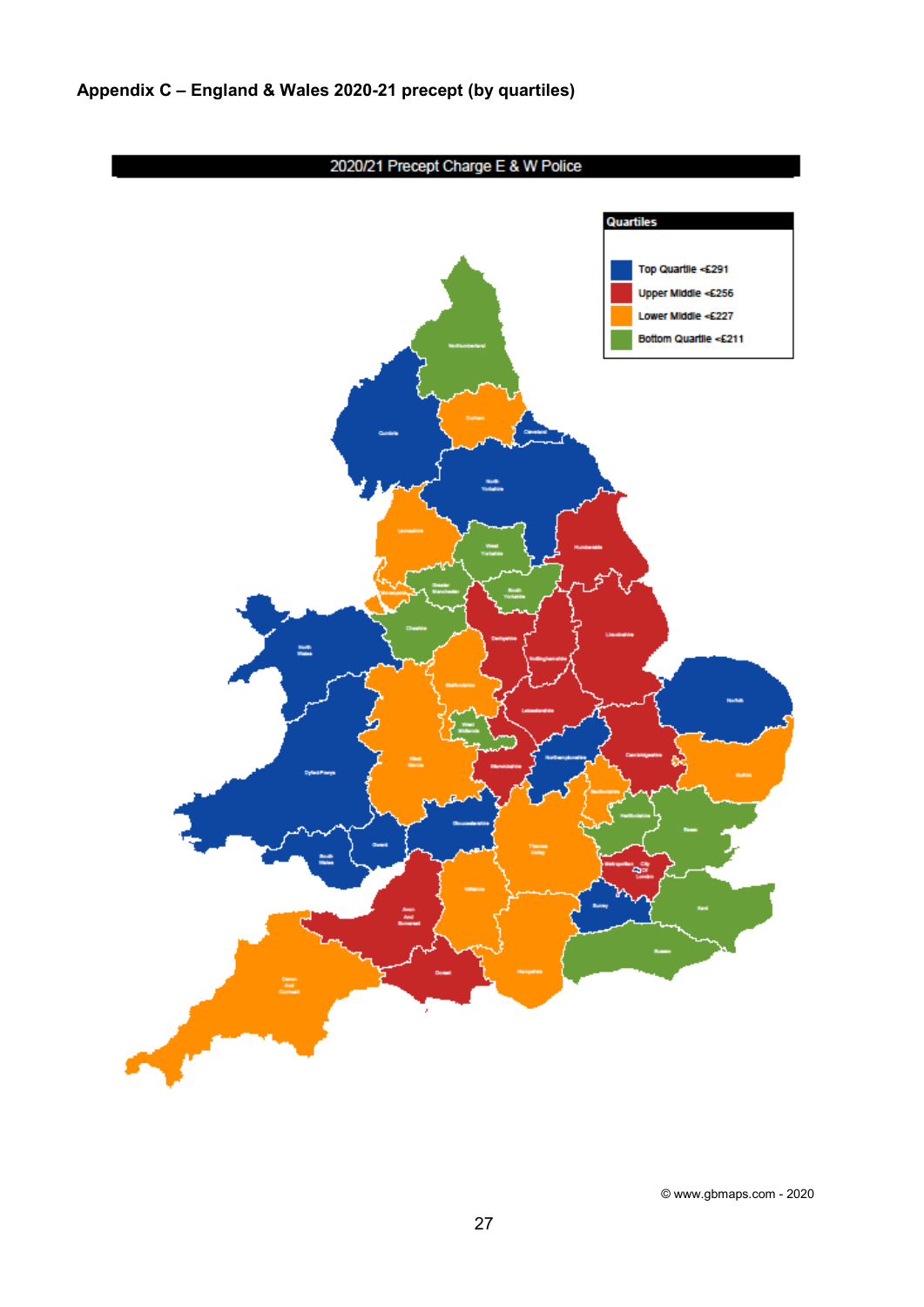| Appendix D – 2021/22 estimated precept amounts required from the Borough/District |  |  |
|-----------------------------------------------------------------------------------|--|--|
| councils <sup>33</sup>                                                            |  |  |

| <b>District</b>                      | <b>Tax Base</b><br>£ | <b>Collection</b><br><b>Fund</b><br>£ | Total<br>£ |
|--------------------------------------|----------------------|---------------------------------------|------------|
| <b>Broxbourne Borough Council</b>    | 7,312,929            | (88,992)                              | 7,223,937  |
| Dacorum Borough Council              | 12,501,758           | 4,644                                 | 12,506,402 |
| <b>East Herts District Council</b>   | 13,149,427           | O                                     | 13,149,427 |
| Hertsmere Borough Council            | 8,921,952            | 27,648                                | 8,949,600  |
| <b>North Herts District Council</b>  | 10,521,561           | (142, 236)                            | 10,379,325 |
| <b>St Albans District Council</b>    | 13,122,291           | (53, 360)                             | 13,068,931 |
| Stevenage Borough Council            | 5,907,299            | (21, 100)                             | 5,886,199  |
| <b>Three Rivers District Council</b> | 8,258,862            | 5,832                                 | 8,264,694  |
| <b>Watford Borough Council</b>       | 6,922,500            | 8,532                                 | 6,931,032  |
| Welwyn Hatfield District Council     | 9,257,491            | (115, 668)                            | 9,141,823  |
| <b>TOTAL</b>                         | 95,876,071           | (374, 700)                            | 95,501,371 |

<span id="page-27-0"></span> $33$  Subject to change on receipt of final data from districts